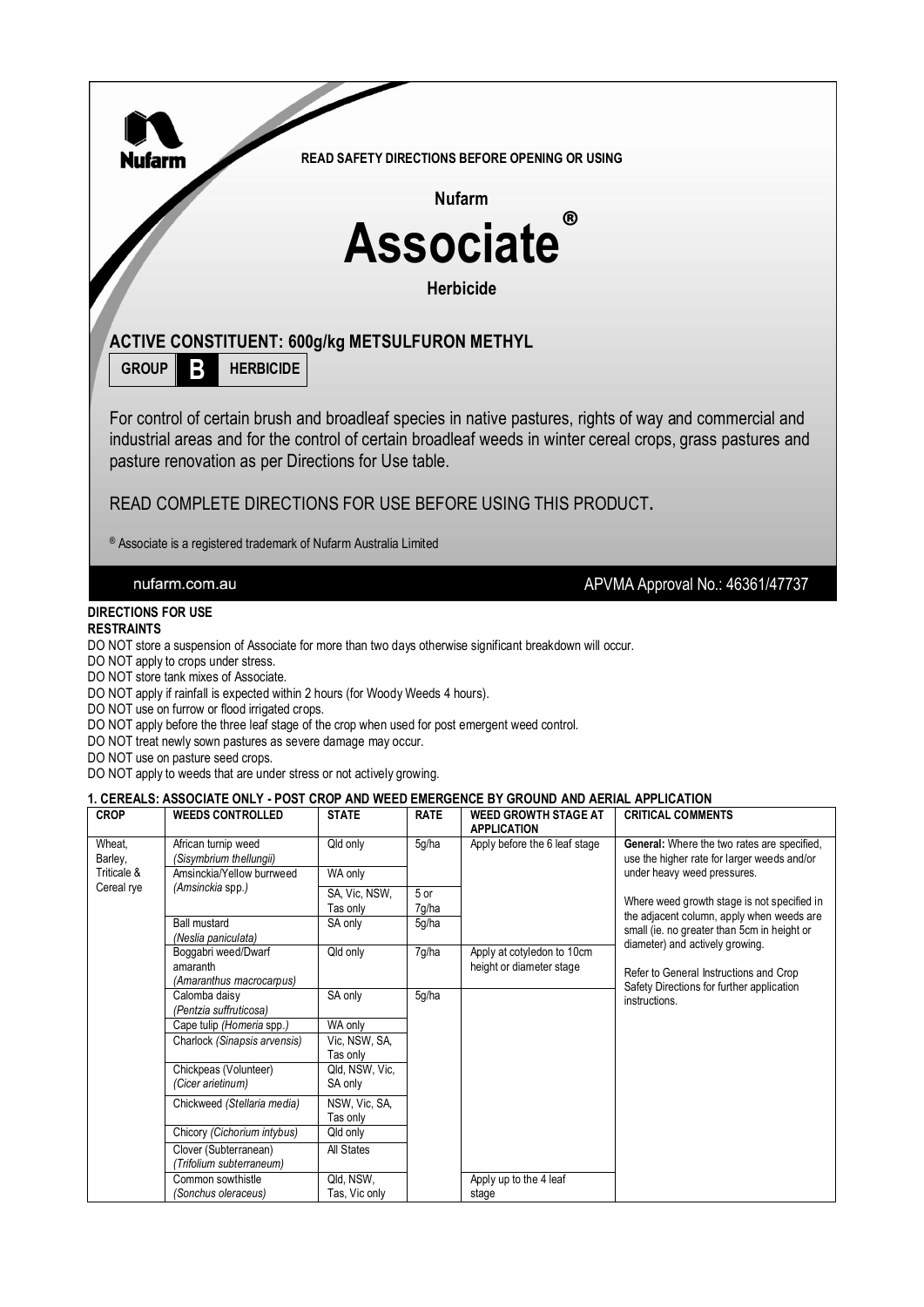| <b>CROP</b>                      | <b>WEEDS CONTROLLED</b>                                              | <b>STATE</b>                                 | <b>RATE</b>            | <b>WEED GROWTH STAGE AT</b><br><b>APPLICATION</b>                                  | <b>CRITICAL COMMENTS</b>                                                                                                                                |
|----------------------------------|----------------------------------------------------------------------|----------------------------------------------|------------------------|------------------------------------------------------------------------------------|---------------------------------------------------------------------------------------------------------------------------------------------------------|
| Wheat,<br>Barley,<br>Triticale & | Cutleaf mignonette<br>(Reseda lutea)                                 | SA, Tas only                                 | 7g/ha                  |                                                                                    | Spray actively growing large plants, up to<br>early flowering stage. Plants emerging after<br>spraying may not be controlled.                           |
| Cereal rye<br>(cont)             | Deadnettle<br>(Lamium amplexicaule)                                  | All States                                   | 5g/ha                  |                                                                                    |                                                                                                                                                         |
|                                  | Denseflower fumitory<br>(Fumaria densiflora)<br>Dock (Broadleaf)     | SA, NSW only<br>WA only                      | 5g/ha                  |                                                                                    |                                                                                                                                                         |
|                                  | (Rumex obtusifolius)                                                 | Qld, NSW, Vic,<br>SA, Tas only               | 5 or<br>7g/ha          |                                                                                    |                                                                                                                                                         |
|                                  | Faba beans (Vicia faba)<br>Field peas                                | Vic, SA only<br>Vic, SA, WA,                 | 5g/ha                  | Apply after the 3 node stage                                                       |                                                                                                                                                         |
|                                  | (Pisum sativum)                                                      | Tas only<br>NSW only                         | 7g/ha                  |                                                                                    |                                                                                                                                                         |
|                                  | Hare's ear/Treacle mustard                                           | Vic only                                     | 5g/ha                  | Apply before the 5 leaf stage                                                      |                                                                                                                                                         |
|                                  | (Conringia orientalis)<br>Hogweed/Wireweed                           | WA only                                      |                        | Apply before the 4 leaf stage                                                      |                                                                                                                                                         |
|                                  | (Polygonum aviculare)                                                | Vic, SA, NSW,<br>Tas only                    | 5 or<br>7g/ha          |                                                                                    | Use the higher rate when weed populations<br>are dense and majority of weeds are 4 leaf                                                                 |
|                                  |                                                                      | Qld only                                     | 7g/ha                  | Apply when weeds are<br>cotyledon - 3 leaf stage                                   |                                                                                                                                                         |
|                                  | Indian hedge mustard<br>(Sisymbrium orientale)                       | All States                                   | 5g/ha                  |                                                                                    | Heavy populations and/or those suffering<br>cold or moisture stress may not be<br>completely controlled - a tank mix with L.V.E.<br>MCPA is recommended |
|                                  | Lincoln weed<br>(Diplotaxis tenuifolia                               | SA only                                      | 7g/ha                  |                                                                                    | Apply to actively growing plants from late<br>Winter to Spring. Plants emerging after<br>spraying may not be controlled                                 |
|                                  | Lupins                                                               | WA. SA.                                      | 5g/ha                  |                                                                                    |                                                                                                                                                         |
|                                  | (Lupinus albus)<br>Mallee catchfly                                   | NSW, Vic only<br>SA only                     |                        |                                                                                    |                                                                                                                                                         |
|                                  | (Silene apetala)<br>Medic (Medicago spp.)                            | All States                                   |                        |                                                                                    |                                                                                                                                                         |
|                                  | New Zealand spinach<br>(Tetragonia tetragonoides)                    | Qld only                                     | 7g/ha                  | Apply before the 4 leaf stage                                                      |                                                                                                                                                         |
|                                  | Parthenium weed<br>(Parthenium hysterophorus)                        | Qld only                                     | 5g/ha<br>7g/ha         | Apply up to the 4 leaf stage<br>Apply at the 4 leaf to rosette<br>stage            |                                                                                                                                                         |
|                                  | Paterson's curse/Salvation                                           | Tas, WA only                                 | 5g/ha                  |                                                                                    |                                                                                                                                                         |
|                                  | Jane (Echium plantagineum)                                           | SA, NSW only                                 | 5 or<br>7g/ha          |                                                                                    |                                                                                                                                                         |
|                                  | Prickly lettuce                                                      | Qld, SA, Vic,                                | 5 or                   |                                                                                    |                                                                                                                                                         |
|                                  | (Lactuca serriola)                                                   | Tas only<br>WA only                          | 7g/ha<br>5g/ha         |                                                                                    |                                                                                                                                                         |
|                                  | Red pigweed                                                          | Qld only                                     |                        | Apply before the 6 leaf stage                                                      |                                                                                                                                                         |
|                                  | (Portulaca oleracea)                                                 |                                              | 7g/ha                  | Apply when weed populations<br>are dense and majority of<br>weeds are 6 leaf stage |                                                                                                                                                         |
|                                  | Rough poppy<br>(Papaver hybridum)                                    | NSW, Vic, SA,<br>Tas only                    | 5g/ha                  |                                                                                    |                                                                                                                                                         |
|                                  | Saltbush<br>(Atriplex muelleri)                                      | Qld only                                     | 7g/ha                  | Apply up to the 4 leaf stage<br>Apply at the 4-6 leaf stage                        |                                                                                                                                                         |
|                                  | Shepherd's purse                                                     | NSW, Vic, SA,                                | 5g/ha                  |                                                                                    |                                                                                                                                                         |
|                                  | (Capsella bursapastoris)<br>Skeleton weed                            | Tas only<br>NSW, Vic, SA                     | 7g/ha                  |                                                                                    |                                                                                                                                                         |
|                                  | (Suppression only)                                                   | Only                                         |                        |                                                                                    |                                                                                                                                                         |
|                                  | (Chondrilla juncea<br>Slender celery                                 | WA only<br>Qld only                          | 5g/ha<br>5g/ha         |                                                                                    |                                                                                                                                                         |
|                                  | (Apium leptophyllum)<br>Smallflower fumitory<br>(Fumaria parviflora) | SA only                                      |                        |                                                                                    |                                                                                                                                                         |
|                                  | Sorrell<br>(Rumex acetosella)                                        | SA, Vic, NSW,<br>WA, Tas only                |                        |                                                                                    | Some regeneration from underground<br>rootstocks and new germinations may occur<br>late in the season.                                                  |
|                                  | Soursob<br>(Oxalis pes-caprae)                                       | Vic, SA, WA,<br>Tas, NSW<br>only             |                        |                                                                                    | Apply after majority of soursobs have<br>emerged and are actively growing.                                                                              |
|                                  | Spiny emex/Doublegee<br>Threecomered Jack(s)                         | WA only                                      |                        |                                                                                    |                                                                                                                                                         |
|                                  | (Emex australis)<br>Stagger weed<br>(Stachys arvensis)               | SA, Vic, NSW,<br>Tas, Qld only<br>All States | 5 or<br>7g/ha<br>5g/ha |                                                                                    |                                                                                                                                                         |
|                                  |                                                                      |                                              |                        |                                                                                    |                                                                                                                                                         |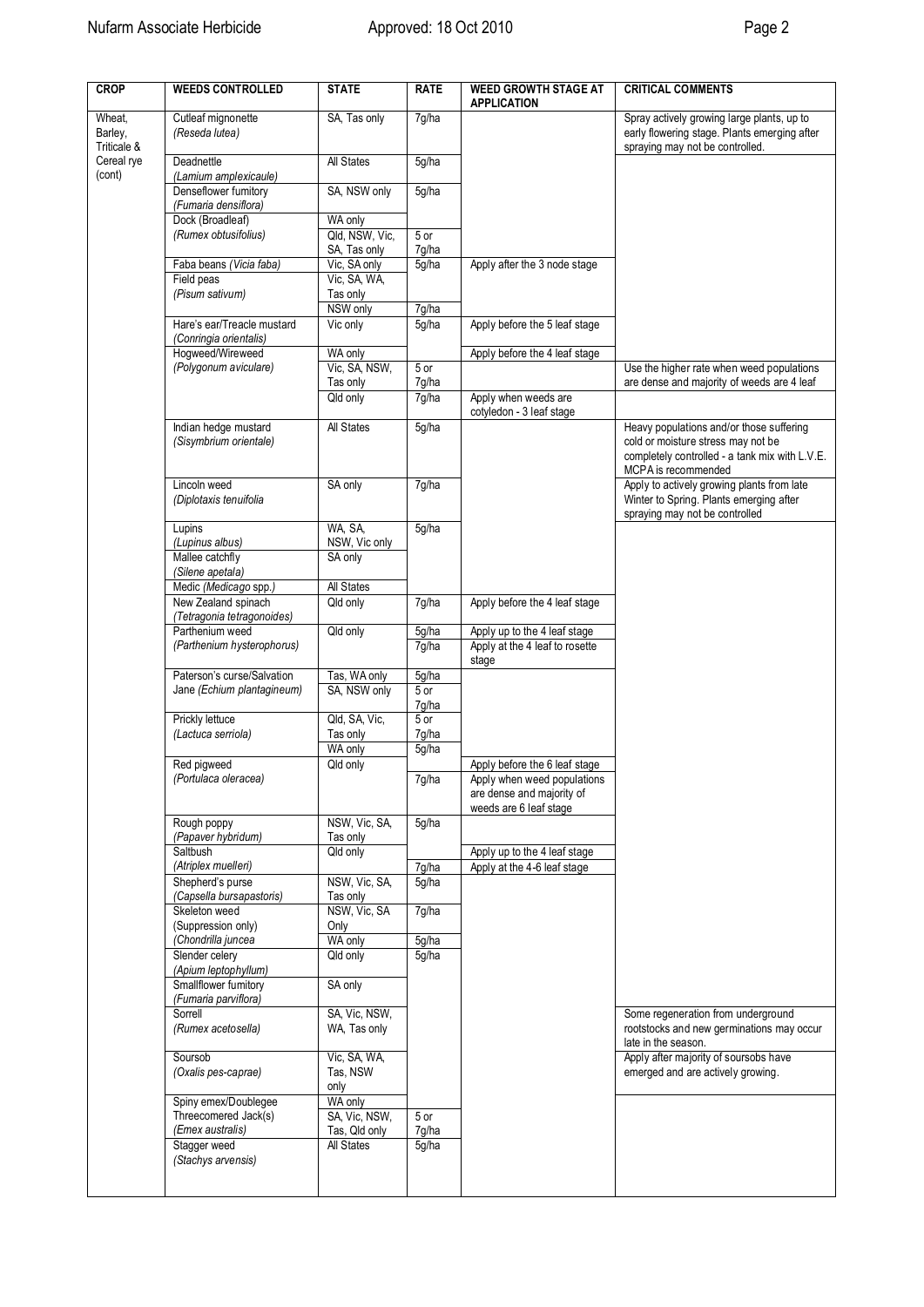| <b>CROP</b> | <b>WEEDS CONTROLLED</b>  | <b>STATE</b>  | <b>RATE</b> | <b>WEED GROWTH STAGE AT</b><br><b>APPLICATION</b> | <b>CRITICAL COMMENTS</b> |
|-------------|--------------------------|---------------|-------------|---------------------------------------------------|--------------------------|
| Wheat,      | Storksbill/Wild geranium | Vic. SA, WA,  | 5q/ha       |                                                   |                          |
| Barley,     | (Erodium spp.)           | Tas only      |             |                                                   |                          |
| Triticale & | Turnip weed              | All States    |             |                                                   |                          |
| Cereal rye  | (Rapistrum rugosum)      |               |             |                                                   |                          |
| (cont)      | Volunteer sunflower      | Qld only      |             | Apply at cotyledon to 4 leaf                      |                          |
|             | (Helianthus annuus)      |               |             | stage.                                            |                          |
|             |                          |               | 7q/ha       | Apply at 4 to 8 leaf stage.                       |                          |
|             |                          | NSW only      |             | Apply at cotyledon to 8 leaf                      |                          |
|             |                          |               |             | stage.                                            |                          |
|             | Wild/Crow garlic         | Vic, Tas only |             | Apply at the 1 - 2 leaf stage                     |                          |
|             | (Allium vineale)         |               |             |                                                   |                          |
|             | Wild turnip              | All States    | 5g/ha       |                                                   |                          |
|             | (Brassica tournefortii)  |               |             |                                                   |                          |

## **2. CEREALS: ASSOCIATE MIXTURES - POST CROP AND WEED EMERGENCE BY GROUND AND AERIAL APPLICATION**

For the control of weeds in addition to those listed above the following mixtures with their appropriate timings are recommended. For mixing instructions refer to "Spray Preparation" Section.

| <b>CROP</b>                                    | <b>WEEDS CONTROLLED</b>                                                          | <b>STATE</b>                               | <b>RATE</b>                                                                                                                                | <b>CROP STAGE AT</b><br><b>APPLICATION</b>                                                                                                                                                                                                                     | <b>CRITICAL COMMENTS</b>                                                                                              |
|------------------------------------------------|----------------------------------------------------------------------------------|--------------------------------------------|--------------------------------------------------------------------------------------------------------------------------------------------|----------------------------------------------------------------------------------------------------------------------------------------------------------------------------------------------------------------------------------------------------------------|-----------------------------------------------------------------------------------------------------------------------|
| Wheat,<br>Barley,<br>Triticale &<br>Cereal rye | Capeweed<br>(Arctotheca calendula) and<br>Wild radish<br>(Raphanus raphanistrum) | NSW,<br>Vic only                           | 5g/ha + 500mL/ha Nufarm<br>Diuron Flowable (or 280q/ha<br>DF) + 330mL/ha of Nufarm<br>Agritone ® 750                                       | 3-5 leaf (Z13-15) NSW only<br>5 leaf (Z15) Vic only                                                                                                                                                                                                            | DO NOT apply to Kamilaroi,<br>Shortim or Olympic wheat. Apply<br>when weeds are 2-5 leaf.                             |
|                                                |                                                                                  | SA only                                    | 5g/ha + 500mL/ha Nufarm<br>Diuron Flowable (or 280g/ha<br>DF) + 330mL/ha of Nufarm<br>Agrotine 750                                         | 3-5 leaf (Z13-15)                                                                                                                                                                                                                                              |                                                                                                                       |
|                                                | Volunteer canola including<br>Roundup Ready® varieties<br>(Brassica napus)       | All<br><b>States</b>                       | 5g/ha + 440mL/ha Nufarm<br>L.V.E. Agritone (up to 4 leaf<br>canola)<br>5g/ha + 880mL/ha Nufarm<br>L.V.E. Agritone (up to 6 leaf<br>canola) | 3-5 leaf (Z13-15)                                                                                                                                                                                                                                              |                                                                                                                       |
|                                                | Capeweed<br>(Arctotheca calendula) and<br>Wild radish<br>(Raphanus raphanistrum) | WA only                                    | 5g/ha + 350mL/ha Nufarm<br>Diuron Flowable (or 195g/ha<br>DF) + 270mL/ha of Nufarm<br>Agritone <sup>®</sup> 750                            | 3-4 leaf (Z13-14)                                                                                                                                                                                                                                              | Apply when weeds are 2-5 Leaf.                                                                                        |
| Wheat,<br>Barley                               |                                                                                  |                                            | 5g/ha + 550mL/ha Nufarm<br>Terbutryn 500 or Igran + $\circledR$<br>400mL/ha of Nufarm Agritone<br>750                                      | 3 leaf - early tillering<br>$(Z13-21)$                                                                                                                                                                                                                         | Apply when weeds are 2-6 leaf.                                                                                        |
|                                                | Capeweed<br>(Arctotheca calendula)                                               | SA only<br><b>NSW</b><br>only              | 5g/ha + 550mL/ha Nufarm<br>Terbutryn 500 or Igran<br>5g/ha + 850mL/ha Nufarm<br>Terbutryn 500 or Igran                                     | 3 leaf - early tillering<br>$(Z13-21)$                                                                                                                                                                                                                         |                                                                                                                       |
|                                                |                                                                                  | NSW,<br>Vic, SA,<br>WA only                | 5g/ha + 1L/ha Agtryne                                                                                                                      | 3-5 leaf (Z13-15)                                                                                                                                                                                                                                              | Spray actively growing weeds at<br>the 2-6 leaf stage.                                                                |
| Wheat,<br>Barley,<br>Triticale                 |                                                                                  | WA only<br>Qld,                            | 5g/ha + 750mL/ha Bromicide®<br>МA<br>5g/ha + 1.4L/ha Bromicide®                                                                            | 3 leaf to full tillering (SA,<br>WA only)                                                                                                                                                                                                                      | Apply when weeds are up to 6 leaf<br>stage                                                                            |
| & Cereal<br>rye                                |                                                                                  | NSW,<br>Vic,<br>Tas.<br>SA only<br>WA only | MA                                                                                                                                         | 5 leaf to full tillering (Qld,<br>NSW, Vic, Tas only)                                                                                                                                                                                                          | Apply when weeds are 6-8 leaf.                                                                                        |
|                                                |                                                                                  | Qld,<br>NSW,<br>Vic,<br>Tas, SA<br>only    | 5g/ha + 2.1L/ha Bromicide®<br>МA                                                                                                           | 3 leaf to full tillering (SA<br>only) 5 leaf to full tillering<br>(Qld, NSW, Vic, Tas only)                                                                                                                                                                    | Apply when weeds are 6-8 leaf.                                                                                        |
|                                                | Wild radish<br>(Raphanus raphanistrum)                                           | Qld only<br><b>NSW</b><br>only             | 5q/ha + 470-670mL/ha of<br>Nufarm Agritone® 750                                                                                            | Early tillering to before boot<br>$(Z21-39)$<br>Apply 470mL rate after crop<br>has reached 5 leaf stage.<br>Use higher rates after the<br>first node can be felt at the<br>base of the tiller and before<br>swelling of the head can be<br>felt in the tiller. | Apply the lower rate to seedling<br>weeds (3-6 leaf) and the higher<br>rate on well developed weeds up<br>to rosette. |
|                                                |                                                                                  | SA only<br>WA only                         | 5g/ha + 930mL/ha of Nufarm<br>Agritone 750<br>5g/ha + 800mL/ha of Nufarm                                                                   | Early tillering to before boot<br>$(Z21-39)$<br>5 leaf-tillering (Z15-30)                                                                                                                                                                                      | Apply when weeds are seedling to<br>rosette.                                                                          |
|                                                |                                                                                  |                                            | Agritone <sup>®</sup> 750                                                                                                                  |                                                                                                                                                                                                                                                                |                                                                                                                       |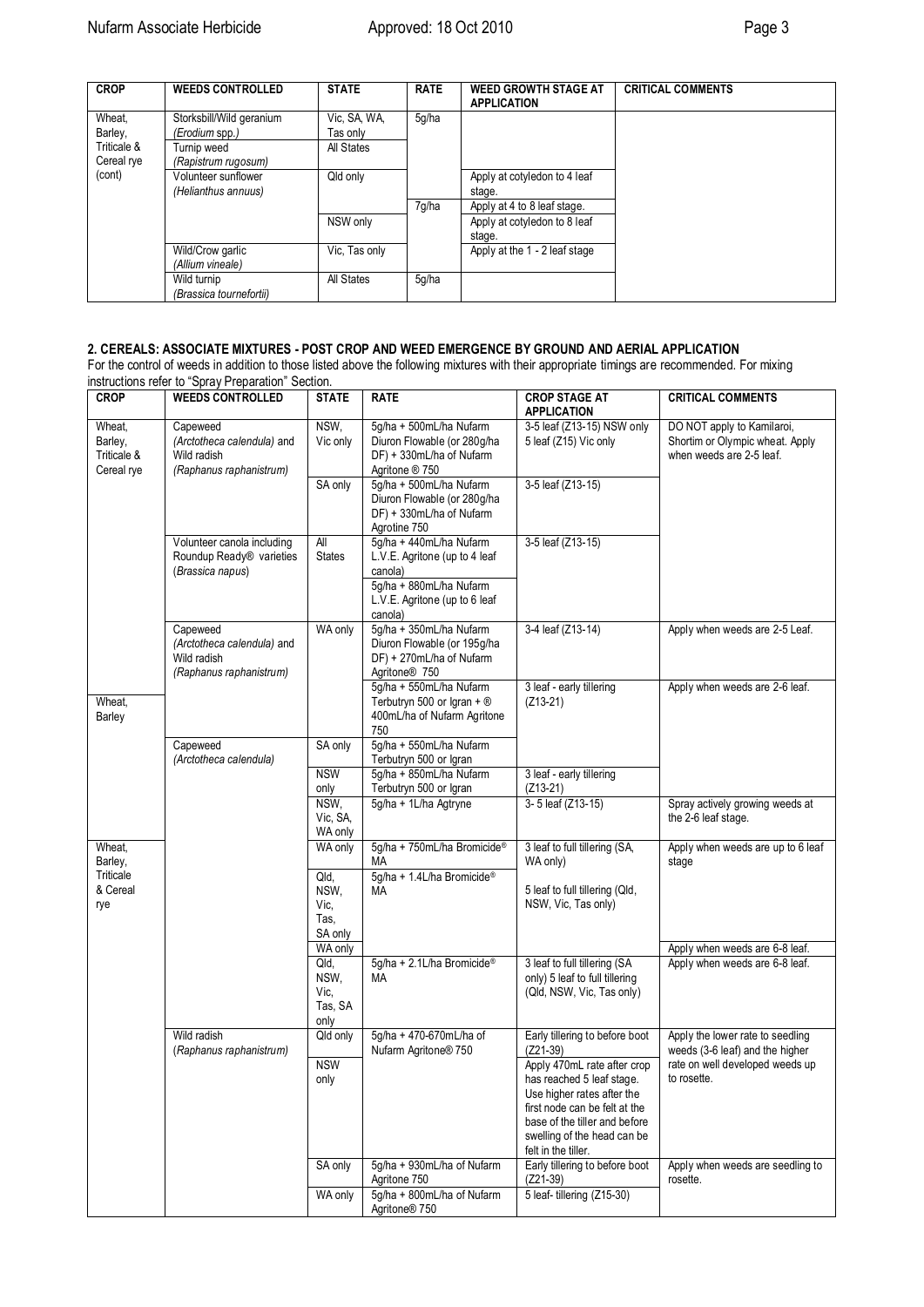| <b>CROP</b>                                    | <b>WEEDS CONTROLLED</b>                                                | <b>STATE</b>                           | <b>RATE</b>                                              | <b>CROP STAGE AT</b><br><b>APPLICATION</b>                                                                                                                                                | <b>CRITICAL COMMENTS</b>                                                                                                                                                                           |
|------------------------------------------------|------------------------------------------------------------------------|----------------------------------------|----------------------------------------------------------|-------------------------------------------------------------------------------------------------------------------------------------------------------------------------------------------|----------------------------------------------------------------------------------------------------------------------------------------------------------------------------------------------------|
| Wheat,<br>Barley                               | Wild radish<br>(Raphanus raphanistrum)                                 | WA only                                | 5g/ha + 250mL/ha Nugrex <sup>®/</sup><br>Tigrex*         | Wheat: 3 leaf to late tillering<br>$(Z13-30)$<br>Barley: 5 leaf to late<br>tillering (Z15-30)                                                                                             | Apply up to the 4 leaf stage and<br>not more than 10cm in diameter.                                                                                                                                |
| Wheat,<br>Barley,<br>Triticale &<br>Cereal rye |                                                                        | NSW,<br>Vic,<br>Tas,<br>SA, WA<br>only | 5g/ha + 960mL- 1.4L/ha<br>Nufarm L.V.E. Agritone         | 5 leaf to commencement of<br>flag leaf (Z15-37)                                                                                                                                           | Apply up to 2-3 leaf stage only.                                                                                                                                                                   |
|                                                | Saffron thistle<br>(Carthamus lanatus)                                 | NSW,<br>Vic,<br>Tas.<br>SA, WA<br>only | 5g/ha + 960mL- 1.4L/ha<br>Nufarm L.V.E. Agritone         | 5 leaf through to<br>commencement of flag leaf<br>$(Z15-37)$                                                                                                                              | Spray young rosettes before<br>leaves become spiny.                                                                                                                                                |
|                                                |                                                                        | Qld only                               | 5g/ha + 930mL- 1.4L/ha<br>Nufarm Agritone 750            | Early tillering to before boot<br>(Z21-39). Higher rates<br>(above 1L/ha of Nufarm<br>Agritone 750 only to be<br>used on crops from mid<br>tillering to before boot stage<br>$(Z23-29)$ . | Apply to weeds at seedling to<br>rosette stage. Use the lower rate<br>on seedling weeds and the higher<br>rate on well developed weeds.                                                            |
|                                                |                                                                        | NSW.<br>Vic,<br>Tas,<br>SA, WA<br>only | 5g/ha + 300mL/ha<br>Archer <sup>®</sup> /Lontrel*        | 4 to 5 leaf stage (Z14-15).                                                                                                                                                               | Spray when weeds are young and<br>actively growing. DO NOT apply<br>Lontrel/Archer to a cereal crop if<br>field peas are to be sown the<br>following season unless the cereal<br>stubble is burnt. |
|                                                | Variegated thistle<br>(Silybum marianum)                               | Tas<br>only <sup>^</sup>               | 5g/ha + 1.2L/ha Nufarm<br>Amicide <sup>®</sup> 625       | 5 leaf to early tillering<br>$(Z15-21)$ .                                                                                                                                                 | Apply to weeds at seedling to<br>rosette stage.                                                                                                                                                    |
|                                                |                                                                        | <b>NSW</b><br>only                     | 5q/ha + 700mL-1.4L/ha<br>Nufarm Amicide <sup>®</sup> 625 | Apply after the first node<br>can be felt at the base of<br>the tiller and before<br>swelling of the head can be<br>felt in the tiller.                                                   | Apply to weeds at seedling to<br>rosette stage. Use the lower rate<br>on seedling weeds and the higher<br>rate on well developed weeds.                                                            |
|                                                |                                                                        | Qld only                               | 5g/ha + 0.9L/ha Nufarm<br>Amicide <sup>®</sup> 625       | Mid tillering to before boot<br>$(Z23-39)$ .                                                                                                                                              | Apply to weeds at the seedling to<br>rosette stage.                                                                                                                                                |
|                                                |                                                                        | Qld only                               | 5g/ha + 1L/ha Nufarm<br>Agritone 750                     | Early tillering to before boot<br>$(Z21-39)$ .                                                                                                                                            |                                                                                                                                                                                                    |
|                                                |                                                                        | NSW,<br>Vic,                           | 5g/ha + 740-960mL/ha<br>Nufarm L.V.E. Agritone           | Apply from 5 leaf through to<br>commencement of flag leaf                                                                                                                                 | Spray at pre-cabbage stage.                                                                                                                                                                        |
| Wheat                                          | Slender thistle<br>(Carduus tenuiflorus)                               | Tas,<br>SA, WA<br>only                 | 5g/ha + 1.85L/ha Nufarm<br>L.V.E. Agritone               | $(Z15-37)$ .                                                                                                                                                                              | Moderately susceptible. Spray<br>young rosettes.                                                                                                                                                   |
| Wheat,<br>Barley,<br>Triticale &<br>Cereal rye |                                                                        | <b>NSW</b><br>only                     | 5g/ha + 0.8-1.4L/ha Nufarm<br>Amicide <sup>®</sup> 625   | Apply after the first node<br>can be felt at the base of<br>the tiller and before<br>swelling of the head can be<br>felt in the tiller.                                                   | Apply to weeds at seedling to<br>rosette stage. Use the lower rate<br>on seedling weeds and the higher<br>rate on well developed weeds.                                                            |
|                                                | Slender thistles<br>(Carduus tenuiflorus and<br>Carduus pycnocephalus) | Tas<br>only <sup>^</sup>               | 5q/ha + 1.4L/ha Nufarm<br>Amicide <sup>®</sup> 625       | 5 leaf to early tillering<br>$(Z15-21)$ .                                                                                                                                                 | Apply to weeds at seedling to<br>young rosette stage.                                                                                                                                              |
| Wheat,<br>Barley &<br>Triticale                | Climbing Buckwheat/Black<br>bindweed<br>(Fallopia convolvulus)         | Qld,<br><b>NSW</b><br>only             | 5-7g/ha + 1L/ha Trooper 242/<br>Tordon* 242              | Apply from early tillering<br>(when the main shoot has 4<br>to 5 leaves plus 2 or more<br>new tillers have formed) to<br>start of jointing (first node).                                  | For best control apply at early<br>tillering as this weed becomes<br>increasingly difficult to control as it<br>becomes larger.                                                                    |

# **3. CEREALS: ASSOCIATE + GLYPHOSATE - FALLOW/PREPLANT KNOCKDOWN WEED CONTROL**

| <b>CROP</b> | <b>WEEDS CONTROLLED</b>                                                                                                                             | <b>STATE</b>            | <b>RATE</b>                                                                                             | <b>WEED STAGE AT</b><br><b>APPLICATION</b>                                                                        | <b>CRITICAL COMMENTS</b>                                                                                                                                          |
|-------------|-----------------------------------------------------------------------------------------------------------------------------------------------------|-------------------------|---------------------------------------------------------------------------------------------------------|-------------------------------------------------------------------------------------------------------------------|-------------------------------------------------------------------------------------------------------------------------------------------------------------------|
| Wheat       | Refer to Post Crop and<br>Weed Emergence section<br>of this leaflet (Table 1), and<br>the Nufarm Glyphosate CT<br>and Roundup PowerMAX <sup>®</sup> | All States<br>except WA | Associate 5 or 7q/ha +<br>Nufarm Glyphosate CT<br>or Roundup<br>PowerMAX <sup>®</sup> at label<br>rates | Refer to Post Crop and<br>Weed Emergence<br>section of this leaflet<br>(Table 1), and the<br>Nufarm Glyphosate CT | DO NOT apply less than 10 days prior to<br>sowing as crop injury may occur, particularly<br>under dry, cold conditions. Apply when<br>weeds are actively growing. |
|             | Directions for Use.                                                                                                                                 | WA only                 | Associate 5q/ha +<br>Nufarm Glyphosate CT<br>or Roundup<br>PowerMAX <sup>®</sup> at label<br>rates      | and Roundup<br>PowerMAX <sup>®</sup> Directions<br>for Use.                                                       | Refer to General Instructions and Critical<br>Comments of the respective labels.<br>Use the appropriate rate of each product for<br>the target weed spectrum.     |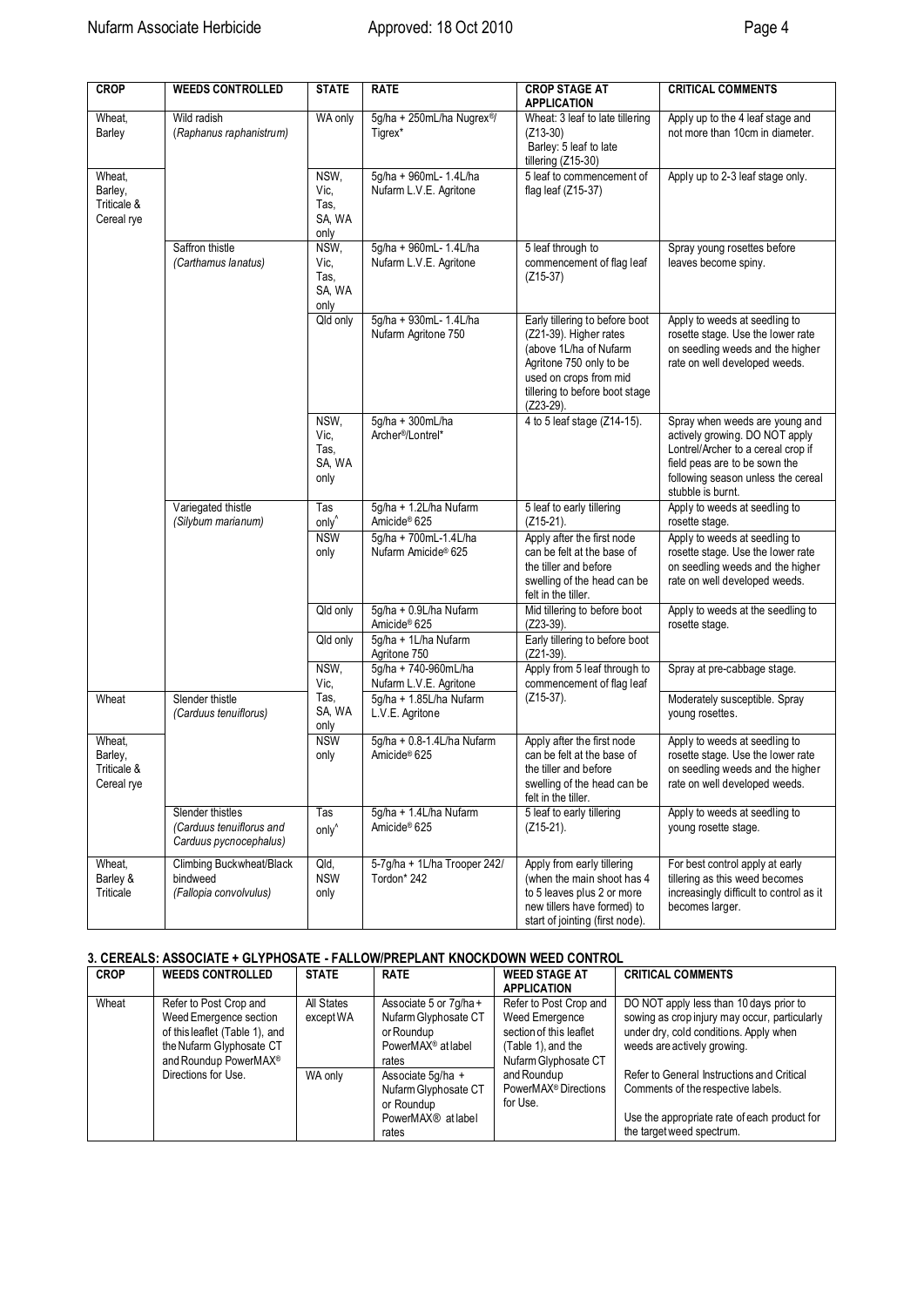| <b>CROP</b>                              | <b>WEEDS CONTROLLED</b>                                                                                                                                                    | <b>STATE</b>            | <b>RATE</b>                                                                                             | <b>WEED STAGE AT</b><br><b>APPLICATION</b>                                                                                       | <b>CRITICAL COMMENTS</b>                                                                                                                                                                                                                              |
|------------------------------------------|----------------------------------------------------------------------------------------------------------------------------------------------------------------------------|-------------------------|---------------------------------------------------------------------------------------------------------|----------------------------------------------------------------------------------------------------------------------------------|-------------------------------------------------------------------------------------------------------------------------------------------------------------------------------------------------------------------------------------------------------|
| Barley,<br>Cereal<br>Rye or<br>Triticale | Refer to Post Crop and<br>Weed Emergence section<br>of this leaflet (Table 1), and<br>the Nufarm Glyphosate CT<br>and Roundup PowerMAX <sup>®</sup><br>Directions for Use. | All States<br>except WA | Associate 5 or 7q/ha +<br>Nufarm Glyphosate CT<br>or Roundup<br>PowerMAX <sup>®</sup> at label<br>rates | Refer to Post Crop and<br>Weed Emergence<br>section of this leaflet<br>(Table 1), and the<br>Nufarm Glyphosate CT<br>and Roundup | DO not apply less than 6 weeks prior to<br>sowing as crop injury may occur, particularly<br>under dry, cold conditions. Apply when<br>weeds are actively growing. Refer to General<br>Instructions and Critical Comments of the<br>respective labels. |
|                                          |                                                                                                                                                                            | WA only                 | Associate 5q/ha +<br>Nufarm Glyphosate CT<br>or Roundup<br>PowerMAX <sup>®</sup> at label<br>rates      | PowerMAX <sup>®</sup> Directions<br>for Use.                                                                                     | Use the appropriate rate of each product for<br>the target weed spectrum.                                                                                                                                                                             |

# **4. NATIVE PASTURES, RIGHTS OF WAY, COMMERCIAL AND INDUSTRIAL AREAS - GROUND APPLICATION**

| <b>SITUATION</b>                                 | <b>WEEDS CONTROLLED</b>                                                                                                                                                   | <b>STATE</b>                     | <b>RATE</b>              |                                                       |                                                          | <b>CRITICAL COMMENTS</b>                                                                                                                                                                                                                                                                                                                        |
|--------------------------------------------------|---------------------------------------------------------------------------------------------------------------------------------------------------------------------------|----------------------------------|--------------------------|-------------------------------------------------------|----------------------------------------------------------|-------------------------------------------------------------------------------------------------------------------------------------------------------------------------------------------------------------------------------------------------------------------------------------------------------------------------------------------------|
|                                                  |                                                                                                                                                                           |                                  | <b>Boom</b>              | Handgun                                               | Gas gun                                                  |                                                                                                                                                                                                                                                                                                                                                 |
| Native<br>Pastures <sup>¥</sup> ,<br>rights of   | Alligator weed<br>(Alternanthera philoxeroides)                                                                                                                           | <b>NSW</b><br>only               | 80g/ha                   | $\overline{a}$                                        |                                                          | Apply in terrestrial situations only. Follow-up applications<br>over at least two seasons are essential for complete<br>control.                                                                                                                                                                                                                |
| way,<br>commercial<br>and<br>industrial<br>areas | Apple box<br>(Angophora floribunda)<br>Messmate stringybark<br>(Eucalyptus obliqua)<br>Peppermint gum (E. radiata)<br>Red gum (E. blakelyi)<br>Yellow box (E. melliodora) |                                  | $\overline{\phantom{a}}$ | 10q/100L<br>+ Pulse®<br>Penetrant<br>(200mL/<br>100L) | $1q/L +$<br>Pulse <sup>®</sup><br>Penetrant<br>(10mL/5L) | Apply to plants up to 4m high. Avoid spraying when<br>plants are stressed. Ensure thorough foliage cover.<br>Results can not be guaranteed where suckers originate<br>from large lignotubers.                                                                                                                                                   |
|                                                  | Australian blackthorn<br>(Bursaria spinosa)                                                                                                                               | NSW,<br>Qld,<br>Tas, Vic<br>only | $\blacksquare$           | 10g/100L                                              | $\Box$                                                   | Apply when bushes are actively growing. Avoid spraying<br>when bushes are stressed. Handgun - Spray to<br>thoroughly wet all foliage, but not to cause run-off.                                                                                                                                                                                 |
|                                                  | Bellyache bush<br>(Jatropha glossypifolia)                                                                                                                                | Qld only                         |                          | 10q/100L<br>+ Pulse®<br>Penetrant<br>(200mL/<br>100L) |                                                          |                                                                                                                                                                                                                                                                                                                                                 |
|                                                  | Blackberry<br>(Rubus spp.)                                                                                                                                                | All<br><b>States</b><br>& NT     | $\overline{a}$           | 10g/100L<br>mineral<br>crop oil<br>(1L/100L)          | $1g/L +$<br>Pulse <sup>®</sup><br>Penetrant<br>(10mL/5L) | Apply when bushes are actively growing; (Tas only:<br>Apply after petal fall.) (Vic only: Apply between December<br>and April). Spray to thoroughly wet all foliage and canes.<br>Ensure peripheral runners are sprayed. In Tasmania, DO<br>NOT apply to bushes carrying mature fruit.                                                          |
|                                                  | Bitou bush/Boneseed<br>(Chrysanthemoides monilifera)                                                                                                                      | NSW,<br>Qld,<br>Vic, SA<br>only  | $\overline{\phantom{a}}$ | 10g/100L                                              | $1g/L +$<br>Pulse <sup>®</sup><br>Penetrant<br>(10mL/5L) | Spray to thoroughly wet all foliage. Minimise contact with<br>desirable species.                                                                                                                                                                                                                                                                |
|                                                  | <b>Bridal creeper</b><br>(Myrisphyllum asparagoides)                                                                                                                      | SA only                          | $\overline{\phantom{a}}$ | 5g/100L                                               | $\overline{\phantom{a}}$                                 | Apply during mid June to late August. Follow-up<br>applications over at least 2 seasons will be required for<br>complete control. Water volumes of 500-800L/ha are<br>recommended to minimise the risk of damage to native<br>vegetation.                                                                                                       |
|                                                  | Common bracken<br>(Pteridium esculentum)                                                                                                                                  | All<br><b>States</b><br>& NT     | 60g/ha                   | 10g/100L                                              | $\overline{\phantom{a}}$                                 | Spray after full frond expansion. Spray to thoroughly wet<br>all foliage, but not to cause run-off. For boom application<br>- adjust boom height to ensure correct spray overlap.<br>Avoid spraying when plants are stressed or in conditions<br>of prolonged dry weather when soils are dry.                                                   |
|                                                  | Crofton weed<br>(Eupatorium adenophorum)                                                                                                                                  | Qld,<br><b>NSW</b><br>only       | $\overline{a}$           | 15g/100L                                              | $\overline{\phantom{a}}$                                 | Spray to thoroughly wet all foliage, but not to cause run-<br>off. Extra care should be taken to get good spray<br>penetration when spraying bushes situated in thickets.<br>Apply to actively growing weeds up to early flowering.<br>Best results obtained on younger plants. If regrowth<br>occurs, retreat in the subsequent growth period. |
|                                                  | Darling pea<br>(Swainsona spp.)                                                                                                                                           | <b>NSW</b><br>only               | 10 <sub>g</sub> /ha      | $\Box$                                                | $\overline{\phantom{a}}$                                 | Apply during Spring.                                                                                                                                                                                                                                                                                                                            |
|                                                  | Fennel<br>(Foeniculum vulgare)                                                                                                                                            | <b>NSW</b><br>only               | $\overline{\phantom{a}}$ | 10g/100L                                              | $\overline{\phantom{a}}$                                 | Apply to actively growing plants.                                                                                                                                                                                                                                                                                                               |
|                                                  | Golden dodder<br>(Cuscuta australis)                                                                                                                                      | SA,<br>NSW,<br>Qld, Vic<br>only  | $\overline{a}$           | 1g/100L                                               | $\overline{\phantom{a}}$                                 | Apply as a spot spray to point of run-off. Ensure correct<br>coverage of infested area. Apply pre-flowering.                                                                                                                                                                                                                                    |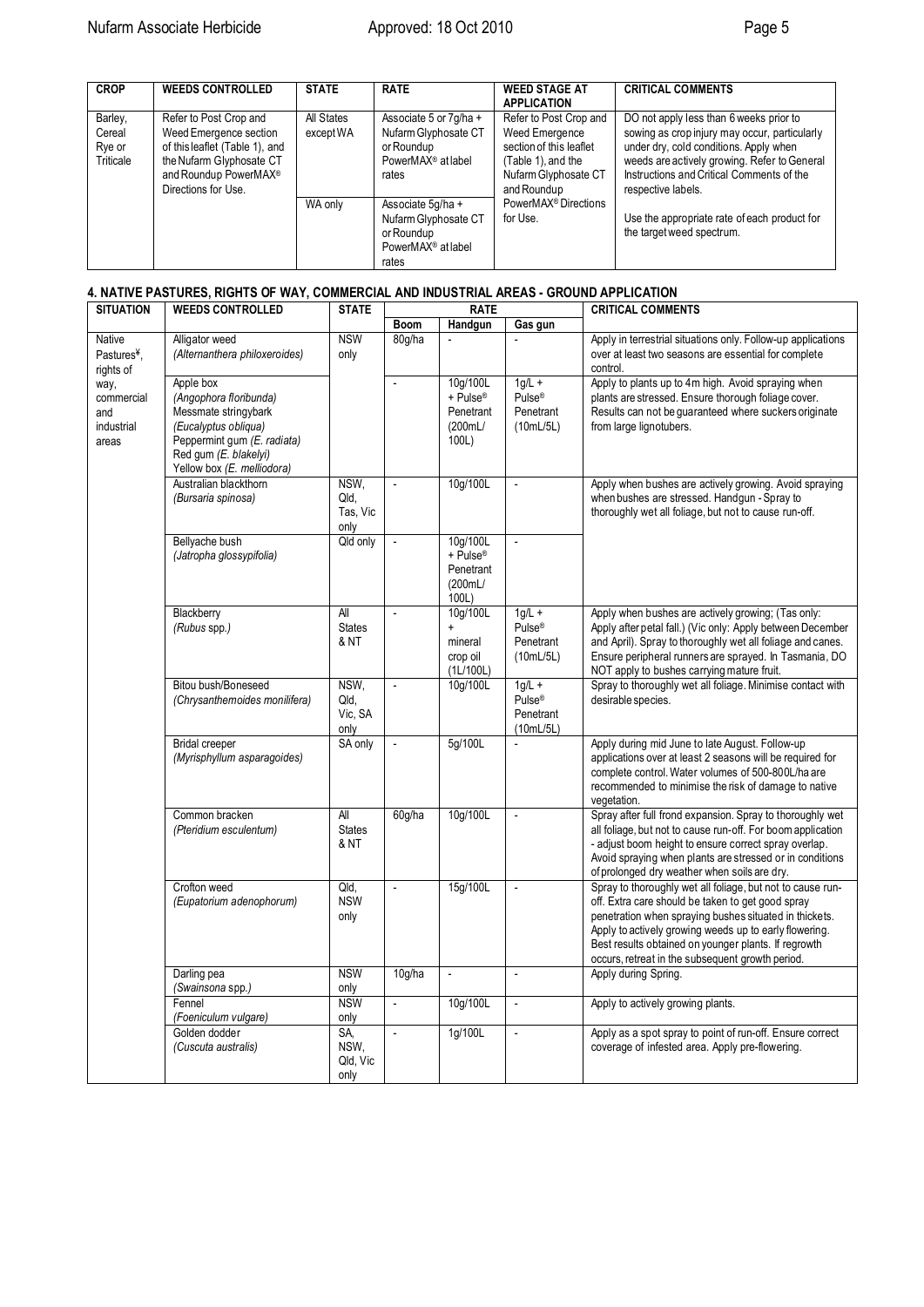| <b>SITUATION</b>                                                     | <b>WEEDS CONTROLLED</b>                                                | <b>STATE</b>                              |                                                               | <b>RATE</b>                                           |                                                           | <b>CRITICAL COMMENTS</b>                                                                                                                                                                                                                                                                                                                                                                                                    |
|----------------------------------------------------------------------|------------------------------------------------------------------------|-------------------------------------------|---------------------------------------------------------------|-------------------------------------------------------|-----------------------------------------------------------|-----------------------------------------------------------------------------------------------------------------------------------------------------------------------------------------------------------------------------------------------------------------------------------------------------------------------------------------------------------------------------------------------------------------------------|
|                                                                      |                                                                        |                                           | Boom                                                          | Handgun                                               | Gas gun                                                   |                                                                                                                                                                                                                                                                                                                                                                                                                             |
| Native<br>Pastures <sup>¥</sup> ,<br>rights of<br>way,<br>commercial | Gorse (Ulex europaeus)                                                 | Vic,<br>Tas,<br>SA,<br><b>NSW</b><br>only |                                                               | 15g/100L<br>+ Pulse®<br>Penetrant<br>(200mL/<br>100L) |                                                           | Apply to bushes up to 2m tall. Ensure thorough spray<br>penetration and coverage of the whole plant.                                                                                                                                                                                                                                                                                                                        |
| and<br>industrial<br>areas (cont)                                    | Great mullein<br>(Verbascum thapsus)                                   | <b>NSW</b><br>only                        | 20g/ha<br>Pulse <sup>®</sup><br>Penetrant<br>(200mL/<br>100L) | L.                                                    | $\overline{a}$                                            | Regrowth may occur if growing conditions are not good.<br>Apply during Spring at times of good soil moisture to<br>rosettes before stem elongation.                                                                                                                                                                                                                                                                         |
|                                                                      | Hawthorn<br>(Crataegus laevigata)                                      | <b>NSW</b><br>only                        |                                                               | 10g/100L                                              | $\blacksquare$                                            | Apply when bushes are actively growing. Avoid spraying<br>when bushes are stressed. Spray to thoroughly wet all<br>foliage, but not to cause run-off.                                                                                                                                                                                                                                                                       |
|                                                                      | Inkweed<br>(Phytolacca octandra)                                       | Qld,<br><b>NSW</b><br>only                |                                                               | 5g/100L                                               | ÷,                                                        | Spray to thoroughly wet all foliage but not to cause run-<br>off.                                                                                                                                                                                                                                                                                                                                                           |
|                                                                      | Japanese sunflower<br>(Tihonia diversifolia)                           | <b>NSW</b><br>only                        | $\overline{\phantom{a}}$                                      | 10g/100L                                              | $\Box$                                                    |                                                                                                                                                                                                                                                                                                                                                                                                                             |
|                                                                      | Kangaroo thorn<br>(Acacia paradoxa)                                    |                                           |                                                               |                                                       | $\overline{a}$                                            | Apply to bushes up to 2.5m high when actively growing.                                                                                                                                                                                                                                                                                                                                                                      |
|                                                                      | Lantana<br>(Lantana camara)                                            | Qld,<br><b>NSW</b><br>only                | $\overline{\phantom{a}}$                                      | 10g/100L                                              | $2g/L +$<br>$Pulse^{\otimes}$<br>Penetrant<br>(10mL/5L)   | Apply to bushes up to 2m tall. Spray to thoroughly wet all<br>foliage and stems. Spray should penetrate throughout the<br>bush. Should regrowth occur retreatment will be<br>necessary.                                                                                                                                                                                                                                     |
|                                                                      | Mistflower<br>(Eupatorium riparium)                                    | Qld,<br><b>NSW</b><br>only                | $\overline{\phantom{a}}$                                      | 5g/100L                                               |                                                           | Spray to thoroughly wet all foliage but not to cause run-<br>off. Apply to actively growing weeds up to early flowering.                                                                                                                                                                                                                                                                                                    |
|                                                                      | Noogoora burr<br>(Xanthium pungens)                                    | <b>NSW</b><br>only                        | $\overline{\phantom{a}}$                                      | 7.5g/100L                                             | $\overline{\phantom{a}}$                                  | Apply to actively growing plants. Plants under moisture<br>stress will not be controlled.                                                                                                                                                                                                                                                                                                                                   |
|                                                                      | Parthenium                                                             | Qld only                                  | 7g/ha                                                         | 5g/100L                                               | $\blacksquare$                                            | Handgun - Spray to thoroughly wet all foliage but not to                                                                                                                                                                                                                                                                                                                                                                    |
|                                                                      | (Parthenium hysterophorus)                                             | <b>NSW</b><br>only                        | ÷,                                                            |                                                       | $\overline{a}$                                            | cause runoff.<br>Boom - (Pastures only). Apply up to rosette stage. Spray<br>to thoroughly wet all foliage. Adjust boom height to<br>ensure complete overlap.                                                                                                                                                                                                                                                               |
|                                                                      | Paterson's curse/Salvation<br>Jane<br>(Echium plantagineum)            | All<br><b>States</b>                      | 15g/ha                                                        |                                                       | $\overline{\phantom{a}}$                                  | Boom - Spray to thoroughly wet all foliage. Adjust boom<br>height to ensure correct spray overlap.<br>Handgun - Spray to wet all foliage but not to cause run-<br>off.<br>WA only - Spray plants at early flowering stage (August -<br>September).                                                                                                                                                                          |
|                                                                      | Privet<br>(Ligustrum spp.)                                             | Qld,<br><b>NSW</b><br>only                | $\overline{\phantom{a}}$                                      | 10g/100L                                              | $1q/L +$<br>Pulse <sup>®</sup><br>Penetrant<br>(10mL/5L)  | Apply to bushes up to 3m high. Complete foliar spray<br>coverage is essential for control; partial spray coverage<br>will result in regrowth recovery. DO NOT spray when<br>bushes are stressed.                                                                                                                                                                                                                            |
|                                                                      | Ragwort<br>(Senecio jacobaea)                                          | Vic,<br>Tas,<br><b>NSW</b><br>only        | 15g/ha                                                        | 5g/100L                                               |                                                           | Apply to actively growing plants at rosette to cabbage<br>stage.                                                                                                                                                                                                                                                                                                                                                            |
|                                                                      | Rubber vine<br>(Cryptostegio grandiflora)                              | Qld only                                  |                                                               | 15g/100L                                              |                                                           | Apply to bushes up to 3m tall in height. Apply from<br>October through April when bushes are actively growing.<br>Ensure thorough spray coverage of all foliage and<br>leaders. Incomplete coverage will result in regrowth.                                                                                                                                                                                                |
|                                                                      | Singapore daisy<br>(Sphagneticola trilobata)                           | Qld only                                  | $\overline{\phantom{a}}$                                      | 10g/100L                                              | $\blacksquare$                                            | Spray thoroughly to wet all foliage, but not to cause run-<br>off. Minimise contact with desirable species.                                                                                                                                                                                                                                                                                                                 |
|                                                                      | Sweet briar<br>(Rosa rubiginosa)                                       | NSW,<br>Tas.<br>SA, Vic<br>only           |                                                               | 10g/100L                                              | $1 g/L +$<br>Pulse <sup>®</sup><br>Penetrant<br>(10mL/5L) | Apply when bushes are actively growing. Avoid spraying<br>when bushes are stressed, when leaf fall has<br>commenced or after the end of February.<br>Handgun - Spray to thoroughly wet all foliage, but not to<br>cause run-off.<br>Vic only - Gas gun - Apply to bushes less than 2m high<br>as application to bushes in excess of 2m high may<br>produce variable results. Apply with shots of 25mL of<br>dilute product. |
|                                                                      | Tree-of-heaven<br>(Ailanthus altissima)<br>Wait-a-while (Mysore thorn) | <b>NSW</b><br>only<br>NSW,                | $\overline{\phantom{a}}$                                      |                                                       | $\overline{a}$                                            | Spray to thoroughly wet all foliage, but not to cause run-<br>off.                                                                                                                                                                                                                                                                                                                                                          |
|                                                                      | (Caesalpinia decapetala)<br>Wild turnip                                | Qld only<br><b>NSW</b>                    | $\overline{\phantom{a}}$                                      | 5g/100L                                               | $\overline{\phantom{a}}$                                  | Apply to actively growing plants.                                                                                                                                                                                                                                                                                                                                                                                           |
|                                                                      | (Brassica tournefortii)                                                | only                                      |                                                               |                                                       |                                                           |                                                                                                                                                                                                                                                                                                                                                                                                                             |

**¥Will damage legumes in pastures**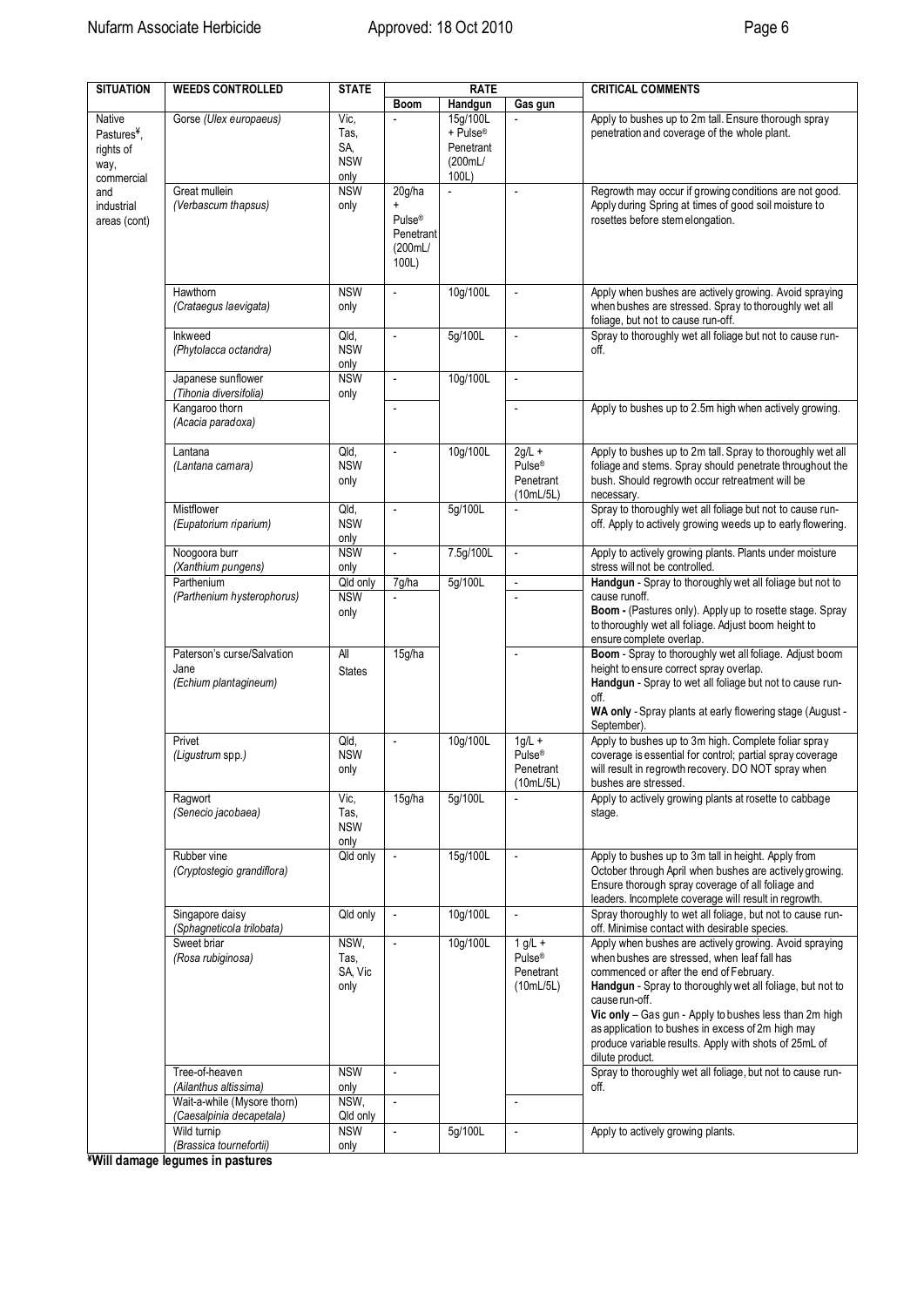**5. NATIVE PASTURES, RIGHTS OF WAY, COMMERCIAL AND INDUSTRIAL AREAS, AND FLOODPLAINS - AERIAL APPLICATION BY HELICOPTER**

| <b>CROP</b>                                                        | <b>WEEDS CONTROLLED</b> | <b>STATE</b>          | <b>RATE</b>  | <b>CRITICAL COMMENTS</b>                                                                                                                                                                                                                                                                                                       |
|--------------------------------------------------------------------|-------------------------|-----------------------|--------------|--------------------------------------------------------------------------------------------------------------------------------------------------------------------------------------------------------------------------------------------------------------------------------------------------------------------------------|
| Native Pastures <sup>¥</sup> .<br>rights of way,<br>commercial and | Blackberry              | NSW. Tas.<br>Vic only | 160g/ha      | Apply when bushes are actively growing. (Tas only: Apply after petal fall. DO<br>NOT apply to bushes carrying mature fruit). (Vic only: Apply between December<br>and April). Use not less than 100L prepared spray/ha.                                                                                                        |
| industrial areas                                                   |                         |                       |              |                                                                                                                                                                                                                                                                                                                                |
| Flood Plains                                                       | Mimosa pigra            | NT only               | 50 or 60g/ha | Use the higher rate when air temperature exceeds 35 <sup>o</sup> C. Apply in at least<br>60L/ha of clean water. Use D6 or D8 nozzles with 45 swirl plates pressurised to<br>210kPa to give a large droplet size. Add a non-ionic surfactant. Apply when<br>plant is actively growing. Avoid spraying when plants are stressed. |

### **¥Will damage legumes in pastures**

## **6. PASTURES, FORESTS, COMMERIAL AND INDUSTRIAL AREAS, RIGHTS OF WAY, DOMESTIC AND PUBLIC SERVICE AREAS: ASSOCIATE® AND ROUNDUP® HERBICIDE**

| <b>ALL STATES</b> |  |  |  |  |  |  |  |
|-------------------|--|--|--|--|--|--|--|
|-------------------|--|--|--|--|--|--|--|

| <b>SITUATION</b>                                                                                             | <b>WEEDS</b><br><b>CONTROLLED</b>                                                                                                              | <b>RATE-AERIAL</b><br><b>OR BOOM</b>                                                       | <b>RATE –</b><br><b>HANDGUN OR</b><br><b>KNAPSACK</b>                   | <b>CRITICAL COMMENTS</b>                                                                                                                                                                                                                                                                                                                                                                                                                                                                                                                                                                 |
|--------------------------------------------------------------------------------------------------------------|------------------------------------------------------------------------------------------------------------------------------------------------|--------------------------------------------------------------------------------------------|-------------------------------------------------------------------------|------------------------------------------------------------------------------------------------------------------------------------------------------------------------------------------------------------------------------------------------------------------------------------------------------------------------------------------------------------------------------------------------------------------------------------------------------------------------------------------------------------------------------------------------------------------------------------------|
| Pastures Forests<br>Commercial and<br>Industrial areas Rights<br>of way Domestic and<br>public service areas | Blackberry (Rubus<br>spp.)<br>Volunteer pine<br>wildings<br>(suppression only)                                                                 | 8.0L Roundup <sup>®</sup> /<br>Weedmaster®Duo<br>plus 60g Associate<br>perha               | 400mL Roundup/<br>Weedmaster Duo<br>plus 3g Associate<br>per 100L water | For Blackberries, apply from flowering until prior to leaf yellowing.<br>Due to widespread picking of Blackberries by the public, it is not<br>recommended that the product be applied to bushes bearing mature<br>fruit. Use Pulse Penetrant at the rate of 100mL per 100L water.<br>Application to Pine wildings less than 50cm in height should be<br>controlled when actively growing.                                                                                                                                                                                               |
|                                                                                                              | <b>Bracken</b><br>(Pteridium<br>esculentum)                                                                                                    | 4.0L Roundup <sup>®</sup> /<br>Weedmaster <sup>®</sup> Duo<br>plus 30g Associate®<br>perha |                                                                         | For Bracken, apply when fronds are fully unfurled but prior to first<br>frosts. For boom application, refer to Boom application section. Use<br>Pulse Penetrant at the rate of 100mL per 100L of water.                                                                                                                                                                                                                                                                                                                                                                                  |
|                                                                                                              | Gorse<br>(Ulex europaeus),<br>Lantana<br>(Lantana camara),<br>St John's wort<br>(Hypericum<br>perforarum).<br>Sweet briar<br>(Rosa rubiginosa) |                                                                                            |                                                                         | For Gorse, apply when actively growing at any time of year, except<br>Spring. Use Pulse <sup>®</sup> Penetrant at the rate of 100mL per 100L of water.<br>For Lantana, apply when actively growing. DO NOT apply during<br>periods of Summer drought stress. Use Pulse® Penetrant at the rate<br>of 100mL per 100L of water. For St John's wort, apply when actively<br>growing from Spring to Summer. Use Pulse <sup>®</sup> Penetrant at 100mL per<br>100L of water. For Sweet briar, apply when in full leaf, prior to leaf fall.<br>Use Pulse® Penetrant at 100mL per 100L of water. |

#### **7. TOLERANT GRASS PASTURES OR IN A PASTURE RENOVATION - GROUND APPLICATION**

| <b>SITUATION</b>                                                                                                                                                                                                                                                              | <b>WEEDS CONTROLLED</b>                                            | <b>STATE</b>                             | <b>RATE</b>                                  | <b>CRITICAL COMMENTS</b>                                                                                                                         |
|-------------------------------------------------------------------------------------------------------------------------------------------------------------------------------------------------------------------------------------------------------------------------------|--------------------------------------------------------------------|------------------------------------------|----------------------------------------------|--------------------------------------------------------------------------------------------------------------------------------------------------|
| <b>ESTABLISHED</b><br><b>PASTURES</b>                                                                                                                                                                                                                                         | Cape tulip: Both one and two<br>leaf<br>(Homeria spp.)             | Vic. SA, NSW,<br>WA & Tas only           | 5g/ha                                        | Apply at bulb exhaustion usually during July/early August.<br>More than one year of application may be required to obtain<br>control.            |
| <b>TOLERANT GRASS</b>                                                                                                                                                                                                                                                         | Annual clover (Trifolium spp.)                                     | Vic, SA, NSW,                            |                                              | Apply before flowering.                                                                                                                          |
| <b>SPECIES</b><br>Perennial phalaris<br>Perennial cocksfoot<br>Stands greater than<br>one year old<br>0 <sub>R</sub><br><b>PASTURE</b><br><b>RENOVATION</b><br>Use in rundown<br>pasture to reduce<br>weed burden before<br>sowing with a<br>pasture in the<br>following year | Dock spp.<br>(Rumex spp.)                                          | WA, Qld &<br>Tas only                    | 5g/ha-seedlings<br>$10g/ha -$<br>established | Best results when applied in Spring prior to bolting.                                                                                            |
|                                                                                                                                                                                                                                                                               | Doublegee/Spiny emex/Three<br>Cornered Jack(s)<br>(Emex australis) | WA only                                  | 5-10g/ha                                     | Apply up to the 6 leaf stage. Use the higher rate on dense<br>populations.                                                                       |
|                                                                                                                                                                                                                                                                               | Erodium/Storksbill/Wild<br>geranium (Erodium spp.)                 | Vic. SA, NSW<br>& Tas only               |                                              | Use the higher rate on dense populations. Spray before<br>flowering.                                                                             |
|                                                                                                                                                                                                                                                                               | Annual medics<br>(Medicago spp.)                                   | Vic. SA, NSW,<br>WA and Tas              | 5g/ha                                        | For best results apply before flowering.                                                                                                         |
|                                                                                                                                                                                                                                                                               | Onion grass/Guildford grass<br>(Romulea rosea)                     | only                                     | 15g/ha                                       | Apply at bulb exhaustion usually late June/July before the<br>onset of browning off caused by fungus. When mixing with<br>glyphosate use 10g/ha. |
|                                                                                                                                                                                                                                                                               | Paterson's curse/Salvation<br>Jane (Echium planatagineum)          | Vic. SA, NSW,<br>WA. Old and<br>Tas only | 10 or 15g/ha                                 | Apply lower rate to small plants. Apply higher rate before<br>bolting/flowering.                                                                 |
|                                                                                                                                                                                                                                                                               | Ragwort<br>(Senecio jacobaea)                                      | Vic. SA, NSW<br>& Tas only               | 15g/ha                                       | Apply to actively growing plants at the rosette to cabbage<br>stage.                                                                             |
|                                                                                                                                                                                                                                                                               | Sorrel<br>(Rumex acetosella)                                       | Vic, SA, NSW,<br>WA & Tas only           | 5g/ha-seedlings<br>$10g/ha -$<br>established | Best results when applied in Spring prior to seed heads<br>appearing.                                                                            |
|                                                                                                                                                                                                                                                                               | Soursob<br>(Oxalis pes-caprae)                                     |                                          | 5-10g/ha                                     | Use the higher rate on dense stands. Spray before flowering<br>for best results.                                                                 |
|                                                                                                                                                                                                                                                                               | Wild garlic<br>(Allium vineale)                                    |                                          | 15g/ha                                       | Apply at bulb exhaustion usually July to early August. More<br>than one year of application may be required to obtain control.                   |

**Note: Always add a non-ionic surfactant (1000g ac/L) eg Chemwet 1000 at 200mL/100L of water (0.2% v/v).**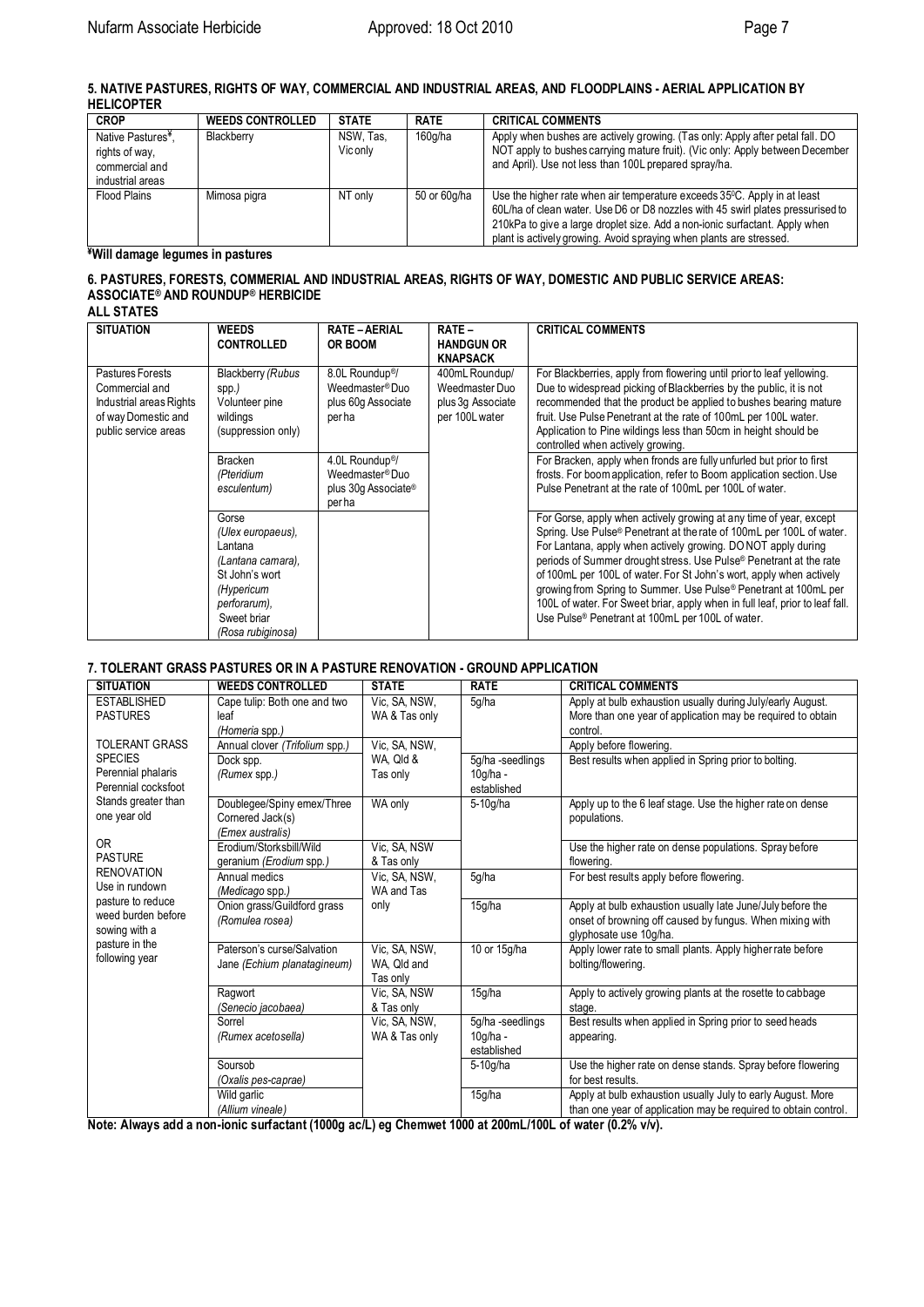# **NOT TO BE USED FOR ANY PURPOSE, OR IN ANY MANNER, CONTRARY TO THIS LABEL UNLESS AUTHORISED UNDER APPROPRIATE LEGISLATION.**

**^ IN TASMANIA 2, 4-D CAN ONLY BE APPLIED BETWEEN 15TH APRIL AND 15TH SEPTEMBER UNLESS OTHERWISE AUTHORISED BY THE REGISTRAR OF PESTICIDES.**

#### **WITHHOLDING PERIOD:**

**CEREALS ASSOCIATE ONLY - NOT REQUIRED WHEN USED AS DIRECTED. CEREALS ASSOCIATE MIXTURES:**

- **TANK MIXES AGTRYNE, NUFARM AGRITONE 750, NUFARM AMICIDE 625, TIGREX, TORDON 242 OR NUFARM TERBUTRYN 500/ IGRAN – DO NOT GRAZE OR CUT FOR STOCK FOOD FOR 7 DAYS AFTER APPLICATION.**
- **TANK MIXES WITH BROMICIDE MA – DO NOT GRAZE OR CUT FOR STOCK FOOD FOR 14 DAYS AFTER APPLICATION.**

### **PASTURES AND OTHER USE SITUATIONS – NOT REQUIRED WHEN USED AS DIRECTED.**

#### **GENERAL INSTRUCTIONS**

Associate is a selective systemic herbicide which is absorbed through the roots and foliage with rapid translocation acting by inhibiting cell division in meristems thus stopping growth.

Some crops are extremely sensitive to low concentrations of this product. See "Sprayer Cleanup" section.

Where treatment is delayed or where weeds are not actively growing due to adverse conditions, results may be slow to appear and weeds may only be stunted or suppressed.

**Instructions** specific **for cereals:** With the exception of the preplant weed control recommendations, apply at the early post emergence stage of the crop (3 leaf to before booting) when weeds are small (i.e. no greater than 5cm in height or diameter) and actively growing.

Best weed control is obtained when rainfall wets the soil to a depth of 5 to 7.5cm within 4 weeks of application.

Where treatment is delayed or where weeds are not actively growing due to adverse conditions, results may be slow to appear and weeds may be only stunted or suppressed (eg. Indian hedge mustard). Associate will remain in the soil for a period of time (see Crop Rotation Recommendations). The persistence of Associate in the soil is dependent on various environmental conditions e.g. soil pH, temperature, soil moisture and organic matter. Wet, warm, acid soils high in organic matter favour breakdown of Associate in the soil. It should be noted that Associate does not provide a commercially acceptable level of soil residual weed control.

Crops other than wheat, barley, triticale and cereal rye may be extremely sensitive to low concentrations of Associate residues in the sprayer or in the soil. See "Sprayer Clean-up" and "Crop Rotation Recommendations".

The recommendation of the addition of Associate to Nufarm Glyphosate CT and Roundup PowerMAX® as a pre-plant knockdown is to enhance the control of certain broadleaf weeds (e. g. doublegee, sorrel, erodium, clover, medic and soursob) and to help prevent (or at least minimise) the risk of resistant weeds occurring. Its purpose is not to provide residual control of weeds.

### **Instructions specific for brush and herbaceous weed control:**

Apply when bushes/plants are actively growing. Where treatment is delayed or bushes/plants are not actively growing due to adverse conditions (such as a period of prolonged dry weather) or if partial spray coverage occurs, results may be slow to appear and subsequent regrowth may occur. Should regrowth occur, re-treatment at the recommended rate is advised. Re-treatment of blackberries should only be undertaken once regrowth has reached one (1) metre tall - this may not be until two (2) years after the initial application. For control of bushes previously sprayed with other brush control herbicides or for bushes which may have been burned or slashed ensure two (2) years has elapsed.

Due to the widespread picking of blackberries by the public, it is recommended that the product is not applied to bushes bearing mature fruit. **Instructions specific for treatment of pasture or pasture renovation:** 

Allow weeds to recover from grazing before application. Docks and Sorrel in particular require fresh leaf growth for adequate uptake of chemicals. Legumes will be removed frompasture if oversprayed with Associate.

Some grasses will be damaged in pasture sprayed with the product and biomass production may be reduced for several months. Associate used on established Perennial phalaris and/or established Perennial cocksfoot may cause temporary yellowing and some stunting. Associate can severely damage Annual and Perennial ryegrass. Associate does not control/damage Silvergrass *(Vulpia* spp*.)*, Brome grass *(Bromus* spp*.)* or Winter grass *(Poa* spp*.).* Sorrel seedlings may germinate after the break in the following year, particularly after cultivation. The ungerminated clover seed bank is not affected by Associate application. Clover vigour is often increased in the year following application where seed banks are reasonable. The seed set of clover in the year of application of Associate will be significantly reduced particularly from the Winter- Spring application. This effect may impact on the clover seed bank therefore re-sowing may be necessary. Where clover seed banks are high resowing is not necessary. For pasture topping situations a combination of Associate plus glyphosate can be used, however the Crop Rotation recommendations should be observed. Refer to the Directions of Use section of each product for the appropriate rate and critical comments for the target weed spectrum.

#### **CROP SAFETY**

DO NOT use in winter cereal crops undersown with legume pasture species, e. g. medics, clovers.

DO NOT apply to wheat varieties King, Jacup, Milling and Harrier. Care should be taken if it is intended to apply Associate in the same season to a crop already treated with another sulfonylurea herbicide as crop damage may occur. Consult your local agronomist or Nufarmrepresentative. DO NOT apply other sulfonylurea herbicides in a tank mix with Associate as a pre-plant application. Use of this product on land having a soil pH of 5.5 or less may result in some crop retardation, particularly if the crop is stressed - see comment in point below.

DO NOT apply to crops that are stressed by any cause (such as severe weather conditions, drought, waterlogging, excessive soil acidity or alkalinity, poor nutrient status, disease, nematode or insect damage) as crop injury may result. When treatment is followed by severe stress (such as drought, prolonged cold, waterlogging or frosty conditions) crop yellowing and growth retardation may occur. Crops normally recover without loss in yield. Disease, nematode or insect damage following application may also result in crop injury.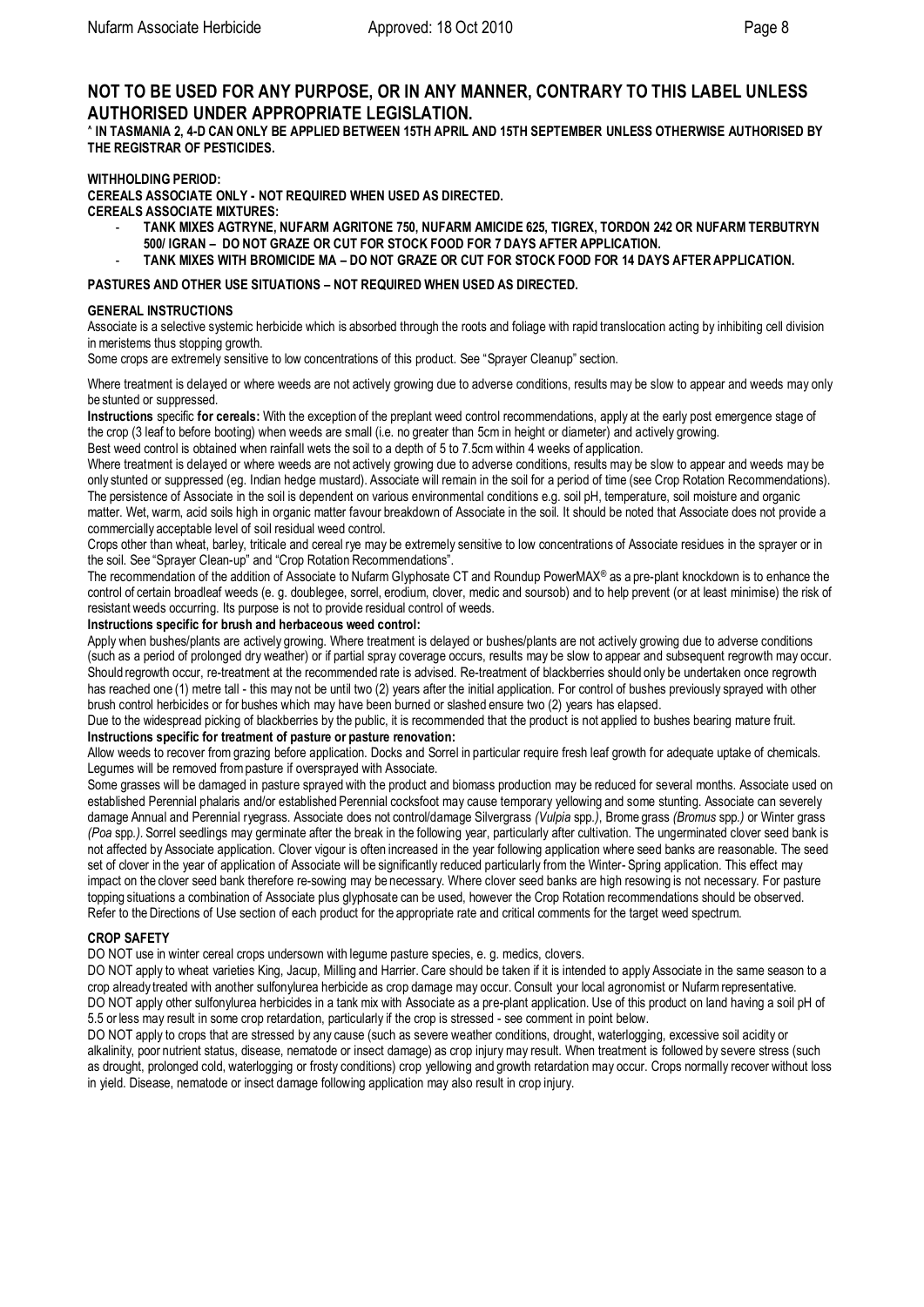### **SPRAY PREPARATION**

Associate is a dry flowable formulation to be mixed with water and applied as a spray. Partially fill the spray tank with water. Using the Associate measuring cone provided, measure the amount of Associate required for the area to be sprayed. Add the correct amount of Associate to the spray tank with the agitation system engaged. Top up to the correct volume with water. THE MATERIAL MUST BE KEPT IN SUSPENSION AT ALL TIMES BY CONTINUOUS AGITATION.

When prepared spray solution has been allowed to stand, thoroughly re-agitate before using. In tank mixes Associate must be in suspension before adding the companion herbicide or surfactant. For application of Associate in liquid fertiliser, slurry the Associate in water then thoroughly mix the slurry into the liquid fertiliser. Check compatibility before mixing Associate in fertiliser solutions. DO NOT add a surfactant/wetting agent.

#### **COMPATIBILITY**

Associate is compatible with the commonly used broadleaf herbicides Agtryne\*, Bromicide® MA, Kamba ® 500, Broadstrike, Comet® 400, Eclipse, Nufarm Diuron (liquid Flowable and 900DF), Igran/ Terbutryn 500, Jaguar\*, Archer®/Lontrel\*, Nufarm L.V.E. Agritone®, Nufarm Agritone® 750, Metribuzin, Starane\*, Nugrex®/ Tigrex\*, Tordon\* 242, Tordon\* 75-D, Nufarm Trooper® 242, Nufarm Amicide® 625 and non-selective glyphosate herbicides (e.g. Glyphosate CT and Roundup PowerMAX®).

Associate is compatible with the commonly used insecticides chlorpyrifos and omethoate (e.g. Comrad®). Some increased temporary crop yellowing may occur when Associate is applied as a tank mix with these insecticides.

To extend the weed range, add Nufarm Agritone® 750, Nufarm Amicide® 625, Nufarm Diuron (Flowable and DF) and Terbutryn at label rates (Vic. only).

The compatibility of Associate with grass herbicides varies between products and weed species (refer following table).

| <b>Biological Compatibility</b> |                                 |          |  |  |
|---------------------------------|---------------------------------|----------|--|--|
| <b>Wild Oats</b>                | <b>Annual Ryegrass</b>          | Phalaris |  |  |
| Yes                             |                                 | No       |  |  |
| Refer to notes on Nufarm        | Refer to notes on Nufarm        |          |  |  |
| Associate/Diclofop Methyl based | Associate/Diclofop Methyl based |          |  |  |
| products or Nufarm Associate/   | products or Nufarm Associate/   | No       |  |  |
| Tristar mixtures                | Tristar mixtures                |          |  |  |
| No                              | No                              | No       |  |  |
| No                              |                                 |          |  |  |
|                                 |                                 |          |  |  |

DO NOT mix Associate with Achieve and Mataven 90.

### **NOTES ON ASSOCIATE/DICLOFOP METHYL BASED PRODUCTS OR ASSOCIATE/TRISTAR MIXTURES.**

• Nufarm Associate Herbicide and diclofop methyl based products or Tristar Advance can be tank mixed, but when this mixture is used, some reduction in grass weed control can be expected.

• For heavy infestation of grass weeds, control may be inadequate - Vic. and Tas. only.

• Significant reduction in grass weed control should be expected - SA only.

• Nufarm Associate Herbicide and diclofop methyl based products or Tristar Advance are not a recommended mixture because they result in significant reduction in grass weed control and/or crop damage - WA only.

• Consult company representatives for further information or advice.

#### **USE OF SURFACTANT/WETTING AGENT**

**Instructions specific for cereals:** Always add a non-ionic surfactant (1000g ac/L) at 100mL/100L of final spray volume (0.1% volume/volume). The use of spraying oils is not recommended.

**Note:** DO NOT add a surfactant/wetting agent when Associate is tank mixed with Nufarm Terbutryn/ Igran or Nufarm Diuron (Flowable and DF). **Instructions specific for brush and herbaceous weed control:** If a specific surfactant/wetting agent is not listed in the Directions for Use table, or when mixing glyphosate use a non-ionic surfactant (1000g ac/L) at 100mL/100L of final spray volume (ie. 0.1% volume/volume). When an organosilicone penetrant (Pulse®) is recommended in the Directions for Use table and with all gas gun applications, use 10mL/5L or 200mL/100L of final spray volume (ie. 0.2% volume/volume). When a mineral spray oil (eg. Caltex Sprayplus\*) is recommended in the Directions for Use table, use 1L/100L of final spray volume (ie 1% volume/volume).

**Instructions specific for treatment of pasture and pasture renovation:** Always add a non-ionic surfactant a (1000g ac/L) eg. Chemwet 1000 at 200mL/100L of final spray volume (0.2% volume/volume).

## **BOOM SPRAY APPLICATION**

Use a boom spray property calibrated to a constant speed and rate of delivery to ensure thorough coverage and a uniform spray pattern. Adjust boomheight to ensure correct spray overlap. Avoid spraying where drift can go onto crops, are likely to be planted to crops and non target pastures as injury may occur. Avoid overlapping and shut off spray booms while starting, turning, slowing or stopping as injury to the crop may result. **Cereals:** Apply a minimum of 50L prepared spray/ha.

**Pasture:** Apply a minimum of 70L prepared spray/ha.

**Other use patterns:** Apply in a minimum of 150L prepared spray/ha. Increase to 200L prepared spray/ha or more in dense stands.

#### **AERIAL APPLICATION**

Avoid spraying in still conditions and in winds likely to cause drift onto adjacent sensitive crops or fallow areas likely to be planted to these crops see Crop Rotation Recommendations. Turn off spray boomwhilst passing over creeks and dams.

DO NOT apply when a temperature air inversion is likely to occur.

Use of Micronair equipment is not recommended due to greater drift potential.

Apply in a minimum of 20L/ha water. Application in a higher water volume of 30L/ha will improve the reliability of weed efficacy.

**Other use patterns: – helicopter only** Apply in a minimum of 100L per ha on Blackberries or 60L per ha on *Mimosa pigra* and up to 200L prepared spray/ha. Higher water volumes may be necessary to ensure adequate coverage where bushes are large and terrain is steep. Spray with

a properly calibrated helicopter using the half overlap opposite pass technique.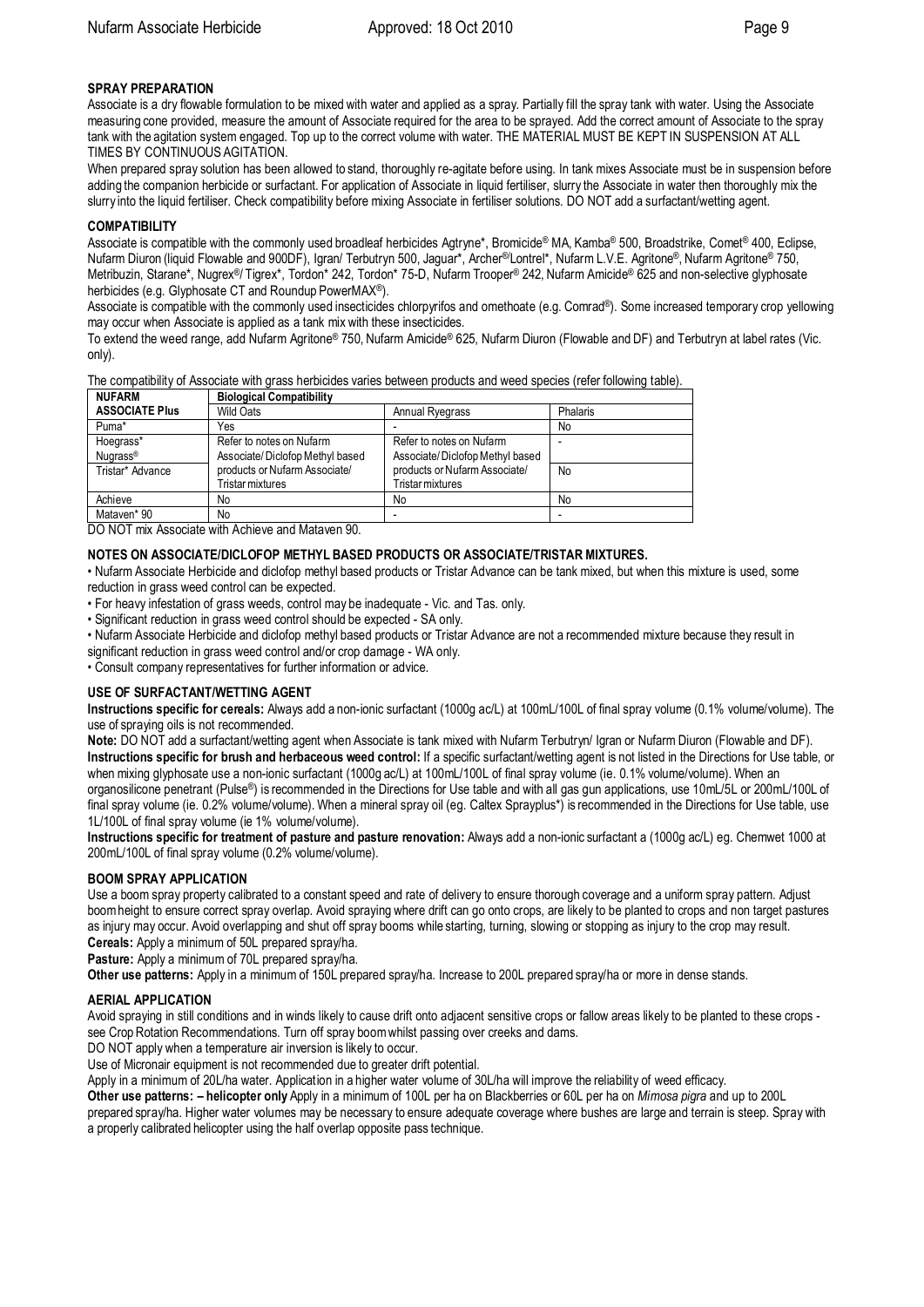# **HANDGUN APPLICATION**

#### **Pastures and Other use patterns**

Spray foliage and canes until wet. Ensure coverage is uniform and complete. Use pressures of 550-750kPa (80-100psi) depending on target species and size of bush. Use larger nozzles and higher pressures for largest bushes. Fxample:

Size No. 4 or 5 spray nozzle: small individual bushes or broadleaf weeds - less than 1m high

Size No. 5 or 6 spray nozzle: medium sized bushes - 1.2m high

Size No. 7 or 8 spray nozzle: large bushes 2-3m high or of a large diameter

Note: Use large spray nozzle/high volume for blackberry regrowth. Spray using a wide cone setting as much as possible. Use even, side-by-side spray pattern moving up fromthe base to the top of the bush as leaves are wet. For blackberries, do not ignore runners to the side or the top of the bush and ensure spray penetrates larger bushes to wet foliage and canes.

### **GAS GUN APPLICATION**

#### **Pastures and Other use patterns**

Apply to ensure good coverage of all foliage is achieved. The use of a suitable marker dye is recommended. eg. Nufarm Spray Marker Dye.

#### **SPRAYER CLEAN-UP**

Immediately after spraying thoroughly remove all traces of Associate from mixing and spray equipment as follows:

1. Drain tank, then flush tank, boom and hoses with clean water for a minimum of 10 minutes.

2. Fill the tank with clean water then add 300mL household chlorine bleach (containing 4% chlorine) per 100L of water. Flush through boom and hoses then allow to stand for 15 minutes with agitation engaged, then drain.

3. Repeat step 2.

4. Nozzle and screens should be removed and cleaned separately. To remove traces of chlorine bleach, rinse the tank thoroughly with clean water and flush through hoses and boom.

**CAUTION:** DO NOT use chlorine bleach with ammonia. All traces of liquid fertilizer containing ammonia, ammonium nitrate or ammonium sulphate must be rinsed with water from the mixing and application equipment before adding chlorine bleach solution. Failure to do so will release a gas with a musty chlorine odour which can cause eye, nose, throat and lung irritation. DO NOT clean equipment in an enclosed area.

### **RESISTANT WEEDS WARNING**



Nufarm Associate Herbicide ("Associate") is a member of the Sulfonylureas group of herbicides. Associate has the inhibitors of acetolactate synthase mode of action. For weed resistance management Associate is a Group B herbicide. Some naturally-occurring weed biotypes resistant to Associate and other Group B herbicides may exist through normal genetic variability in any weed population. The resistant individuals can eventually dominate the weed population if these herbicides are used repeatedly. These resistant weeds will not be controlled by Associate or other Group B herbicides. Some populations of Annual Ryegrass and a few broadleaf weeds are already known to be resistant to Associate and other ALS inhibitor herbicides. Since the occurrence of resistant weeds is difficult to detect prior to use, Nufarm Australia Limited accepts no liability for any losses that may result from the failure of Associate to control resistant weeds. To prevent, or at least minimise the risk of resistant weeds occuring, use Associate in tank mixes (if appropriate) and/or rotations with herbicides having different modes of action effective on the same weed species. Large numbers of healthy surviving weeds can be an indication that resistance is developing. Efforts should be taken to prevent seed set of these survivors.

DO NOT apply Associate alone for fallow and preplant knockdown weed control.

DO NOT make more than one application of an ALS inhibitor herbicide to a crop, either preplant, incorporated-by-sowing or post crop and weed emergence. If the user suspects that an ALS inhibitor resistant weed is present, Associate or other ALS inhibitor herbicides should not be used. Strategies to minimise the risk of herbicide resistance are available. Consult your farm chemical supplier, consultant, local Department of Agriculture or Primary Industries, or local Nufarm representative.

#### **CROP ROTATION RECOMMENDATIONS**

The use of Associate may prevent early re-establishment of legumes and grasses after treatment. The period that residues persist in the soil will vary according to site conditions such as climate, soil pH, presence of soil microorganisms, soil temperature, soil moisture and the rate used. Breakdown is fastest in warm wet acid soil and slower in cold dry alkaline soils.

Land previously treated with Associate should not be rotated to crops other than those listed in the table following. Tolerance of other crops (grown through to maturity) should be determined on a small scale before sowing into larger areas.

The Associate treated area may be replanted to any of the specified crops after the interval indicated in the following table:

| Soil pH       | Minimum Recropping Interval                                                                                                                       |                                   |                                                                                                                                        |                                                                                                        |  |  |
|---------------|---------------------------------------------------------------------------------------------------------------------------------------------------|-----------------------------------|----------------------------------------------------------------------------------------------------------------------------------------|--------------------------------------------------------------------------------------------------------|--|--|
|               | 10 days                                                                                                                                           | 6 weeks                           | 9 months                                                                                                                               | 14 months                                                                                              |  |  |
| $5.6 - 8.5$   | Wheat                                                                                                                                             | Barley<br>Cereal rye<br>Triticale | Chickpeas<br>Faba beans<br>Linseed<br>Lucerne<br>Lupins<br>Medics**<br>Oats<br>Peas<br>Canola<br>Safflower<br>Subterranean**<br>Clover | Japanese millet<br>Maize<br>Panorama millet<br>White French millet<br>Sorghum<br>Soybeans<br>Sunflower |  |  |
| 8.6 and above | Tolerance of crops (grown through to maturity) should be determined on a small scale, in the<br>previous season, before sowing into larger areas. |                                   |                                                                                                                                        |                                                                                                        |  |  |

\*\* Involves natural regeneration of subterranean clover and medics.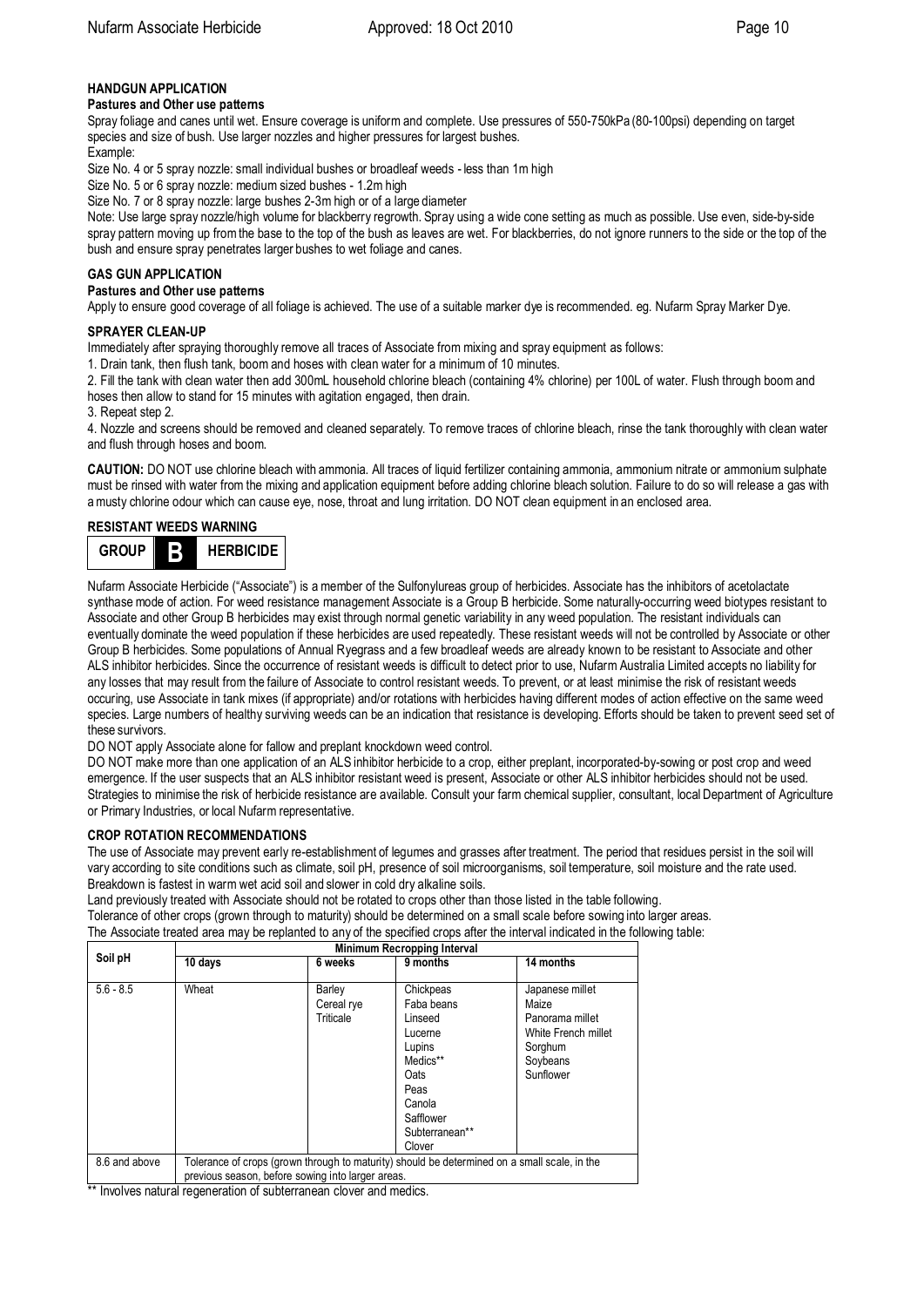The Associate treated area may be replanted to any of the specified pasture species after the interval indicated in the following table:<br>  $\sqrt{\frac{S_{\text{coll}}-H^{\gamma}}{S_{\text{coll}}-H^{\gamma}}}$ 

| Soil pH <sup>Y</sup> | <b>Pasture Species</b>                                                                           | Rate                    | <b>Minimum Rainfall</b> | <b>Minimum Recrop</b><br>Interval |
|----------------------|--------------------------------------------------------------------------------------------------|-------------------------|-------------------------|-----------------------------------|
| 5.5 and below        | Sub Clover <sup>(a)</sup> and                                                                    | 5q/ha                   | 150mm                   | 12weeks                           |
|                      | Haifa white clover                                                                               | 10g/ha                  |                         | 20 weeks                          |
|                      |                                                                                                  | 15q/ha                  |                         | 20 weeks                          |
|                      | Cocksfoot spp.                                                                                   | 5g/ha                   |                         | 8 weeks                           |
|                      | and Phalaris spp.                                                                                | 10q/ha                  |                         | 8 weeks                           |
|                      |                                                                                                  | 15g/ha                  |                         | 16 weeks                          |
|                      | Perennial                                                                                        | 5q/ha                   | 100mm                   | 16 weeks                          |
|                      | ryegrass spp.                                                                                    | 10q/ha                  |                         | 16 weeks                          |
|                      | and Fescue spp.                                                                                  | 15g/ha                  | 150mm                   | 20 weeks                          |
| $5.6 - 6.5$          | Sub Clover <sup>(a)</sup> ,<br>Haifa white clover,<br>Perennial ryegrass spp.<br>and Fescue spp. | Bioassay <sup>(b)</sup> |                         |                                   |
|                      | Cocksfoot spp.                                                                                   | 5, 10g/ha               | $175$ mm                | 12 weeks                          |
|                      | and Phalaris spp.                                                                                | $15$ g/ha               | Bioassay $(b)$          |                                   |
| 6.6 and above        | Bioassay <sup>(b)</sup>                                                                          |                         |                         |                                   |

(a) Varieties: Junee, Karridale, Seaton Park and Trikkala.

(b) Tolerance of pasture species should be determined on a small scale, in the previous season, before sowing into larger areas.

 $\mathbb {P}$  Soil pH is to be determined by laboratory analysis using the 1:5; soil water suspension method.

For rates higher than 15g/ha the following applies:

• For soils with a pH below 7 (1:5 soil: water method) a minimum period of 12 months should elapse before oversowing treated areas with grasses or legumes. It is suggested that small areas be oversown 1-2 months prior to the planned time for sowing to check for possible harmful residues. • For soils with a pH greater than 7 or if planting any other crop, DO NOT replant without first consulting the local Nufarm representative.

#### **PROTECTION OF CROPS, NATIVE AND OTHER NON-TARGET PLANTS**

Injury to or loss of desirable trees or vegetation may result from failure to observe the following:

DO NOT apply or drain or flush equipment on or near desirable trees or other plants or on areas where their roots may extend or in locations where the chemical may be washed or moved into contact with their roots.

DO NOT apply or allow spray to drift onto adjacent crops and non-target desirable plants, or onto agricultural land scheduled to be planted to other crops as injury to the crop may occur.

#### **PROTECTION OF LIVESTOCK**

A nil withholding period is applicable for Associate. It is recommended, however, not to graze treated areas for 2 to 3 days to ensure product efficacy.

#### **PROTECTION OF WILDLIFE, FISH, CRUSTACEA AND ENVIRONMENT**

DO NOT contaminate streams, rivers or waterways with the chemicals or used containers.

#### **STORAGE AND DISPOSAL**

KEEP OUT OF REACH OF CHILDREN. Store in the closed, original container in a dry, cool, well ventilated area, out of direct sunlight. Triple or preferably pressure rinse containers before disposal. Add rinsings to spray tank. DO NOT dispose of undiluted chemical on site. If recycling, replace cap and return clean containers to recycler or designated collection point. If not recycling, break, crush, or puncture and bury empty containers in a local authority landfill. If no landfill is available, bury the containers below 50 mm in a disposal pit specifically marked and set up for this purpose clear of waterways, desirable vegetation and tree roots. Empty containers and product should NOT be burnt.

### **SAFETY DIRECTIONS**

Harmful if swallowed. Will irritate the eyes and skin. Avoid contact with eyes and skin. When opening the container and preparing spray wear elbowlength PVC gloves and goggles. If applying by hand wear cotton overalls, over normal clothing, buttoned to the neck and wrist, a washable hat, and elbow-length PVC gloves. If product on skin, immediately wash area with soap and water. If product in eyes, wash it out immediatel y with water. Wash hands after use. After each day's use, wash gloves, goggles and contaminated clothing.

#### **FIRST AID**

If poisoning occurs, contact a doctor or Poisons Information Centre (Phone: Australia 13 11 26).

#### **MATERIAL SAFETY DATA SHEET**

For further information refer to the Material Safety Data Sheet (MSDS) which can be obtained from your supplier or from the Nufarm website www.nufarm.com.au

**In case of emergency: Phone 1800 033 498** Ask for shift supervisor. Toll free 24 hours.